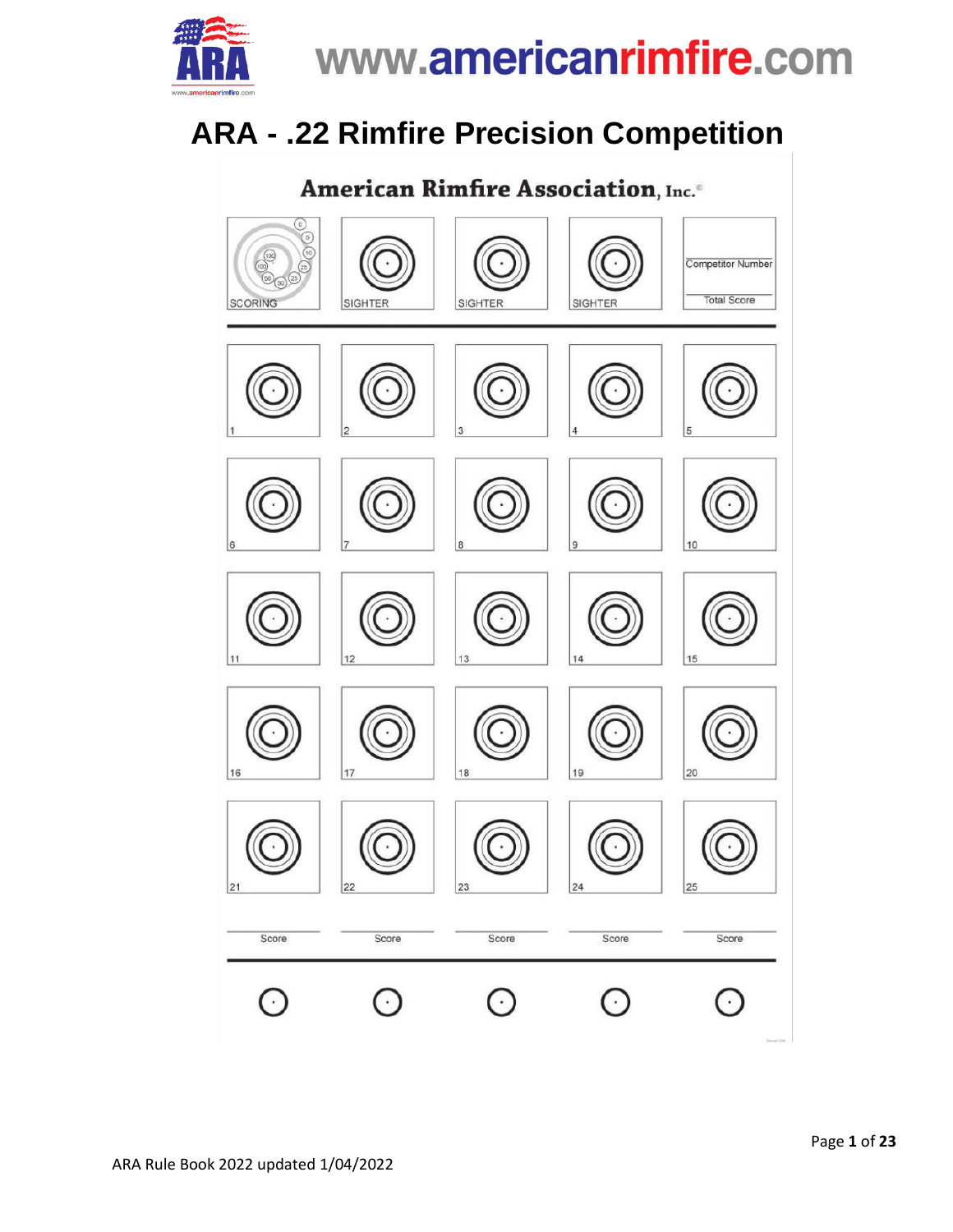

### **Table of Contents**

**ARA Rule Book version 2022** 

| 1.  |  |
|-----|--|
| 2.  |  |
| 3.  |  |
| 4.  |  |
| 5.  |  |
| 6.  |  |
| 7.  |  |
| 8.  |  |
| 9.  |  |
| 10. |  |
| 11. |  |
| 12. |  |
| 13. |  |
| 14. |  |
| 15. |  |
| 16. |  |
| 17. |  |
| 18. |  |
| 19. |  |
| 20. |  |
| 21. |  |
| 22. |  |
| 23. |  |
| 24. |  |
| 25. |  |
| 26. |  |
| 27. |  |
| 28. |  |
| 29. |  |
| 30. |  |
|     |  |
|     |  |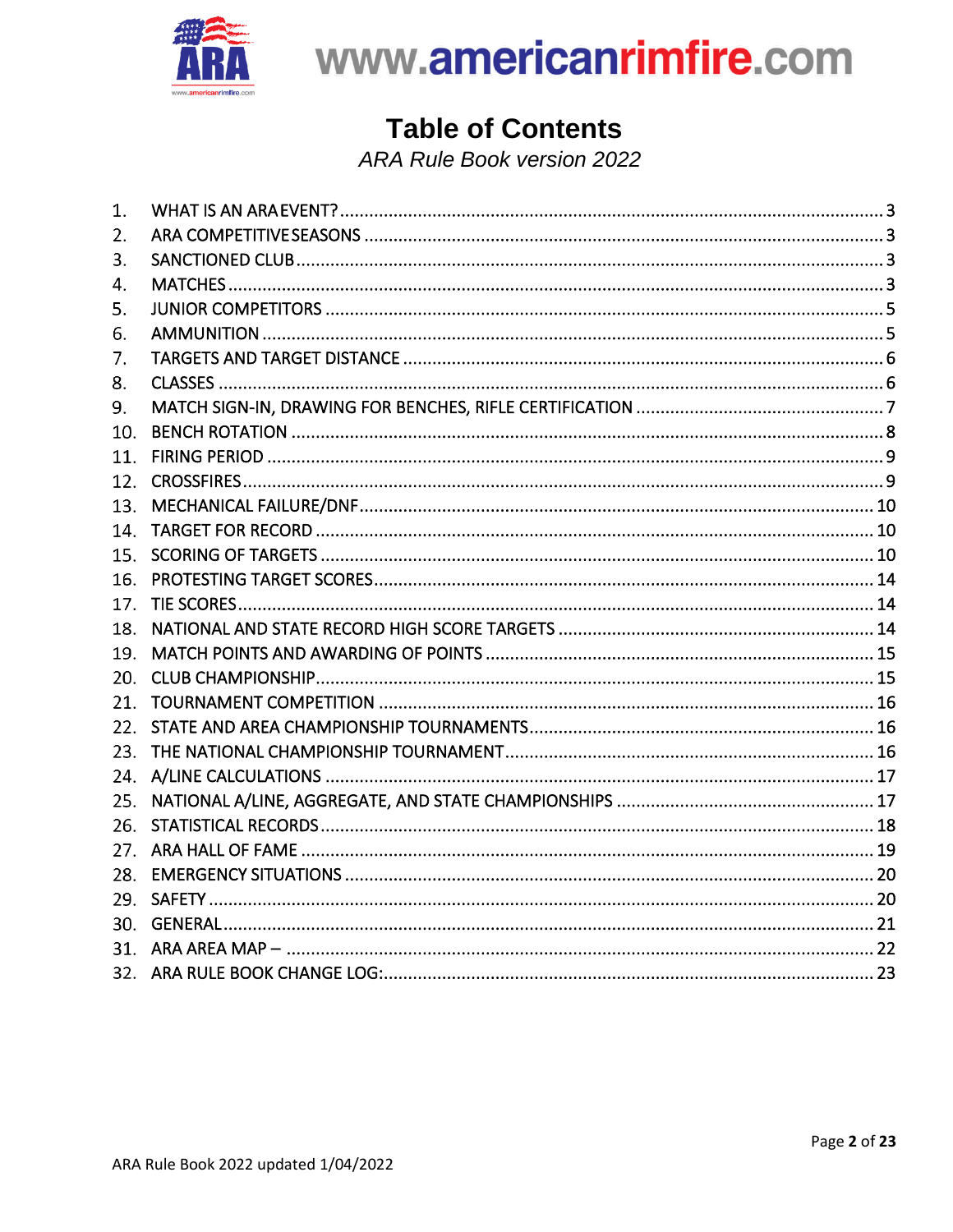

### <span id="page-2-0"></span>**What is an ARA Event?**

- 1.1. An ARA match event consists of a minimum of two competitors, shooting two to six targets per match event, at ARA affiliated and Sanctioned Clubs
- 1.2. All events scheduled for both Club and Tournament match events as well as the Match Results of those events are listed on the ARA website http://www.americanrimfire.com/

#### <span id="page-2-1"></span>**ARA CompetitiveSeasons**

- **2.1.** The Official Competitive Outdoor Season will be each calendar year, January 1st through December 31st.
- **2.2.** The Official Competitive Indoor Season will be each calendar year, January 1<sup>st</sup> through December 31st. (For 2021 There will be 2 Indoor Seasons: Indoor 2021A will be October 1, 2020 through March 31, 2021. ARA Indoor 2021 will be April 1<sup>st</sup> through December 31<sup>st</sup>, 2021.)
- **2.3.** ARA sanctioned clubs may schedule official events during the ARA Competitive Seasons listed above.

### <span id="page-2-2"></span>**Sanctioned Club**

- **3.1.** Fees, Application, & Requirements
	- **3.1.1.** Each affiliated club shall pay an annual fee of \$20 to ARA, Inc., as a Club Sanctioning Fee, in order to hold Officially Sanctioned ARA match events.
	- **3.1.2.** The Match Director shall make application to the ARA Business Office before any sanctioned events are held at the Club.
	- **3.1.3.** A single physical range location may only be sanctioned as one club.
	- **3.1.4.** Each Club must have at least four (4) benches of similar, sturdy construction, to be eligible to hold Officially Sanctioned ARA match events.
	- **3.1.5.** Each Sanctioned Club must host events during each season consisting of a minimum of fourteen targets. There is no maximum number of targets or matches a Club can schedule during a given day or season.
	- **3.1.6.** Each sanctioned club must have at least one Match Director but not more than two Co-Match Directors. The match director(s) are responsible for everything pertaining to the ARA sanctioned matches at that club.

### <span id="page-2-3"></span>**Matches**

- **4.1.** Scheduling
	- **4.1.1.** Each new competitive season, at least 30 days prior to the first match of the season, the Match Director for each Sanctioned Club shall enter a match schedule on the ARA website or send in a match schedule to the ARA Business Office. The schedule will include the dates and starting times for matches and tournaments to be held at their club, along with the number of individual targets to be shot on each date.
	- **4.1.2.** The match schedule may be amended from time to time, including the addition or deletion of match events and/or targets to be shot at each, so long as at least 30-day notice is given to the ARA Business Office.
	- **4.1.3.** If a situation arises where a 30-day advance notice is not possible, it is the Match Director's duty to contact the ARA Business Office as soon as possible with a request for rescheduling. Situations that warrant late rescheduling include any condition that most people would consider unsafe and could pose possible danger to participants as when potentially dangerous weather conditions arise or are predicted by the National Weather Service. The ARA will then post a notice on the Official ARA website to that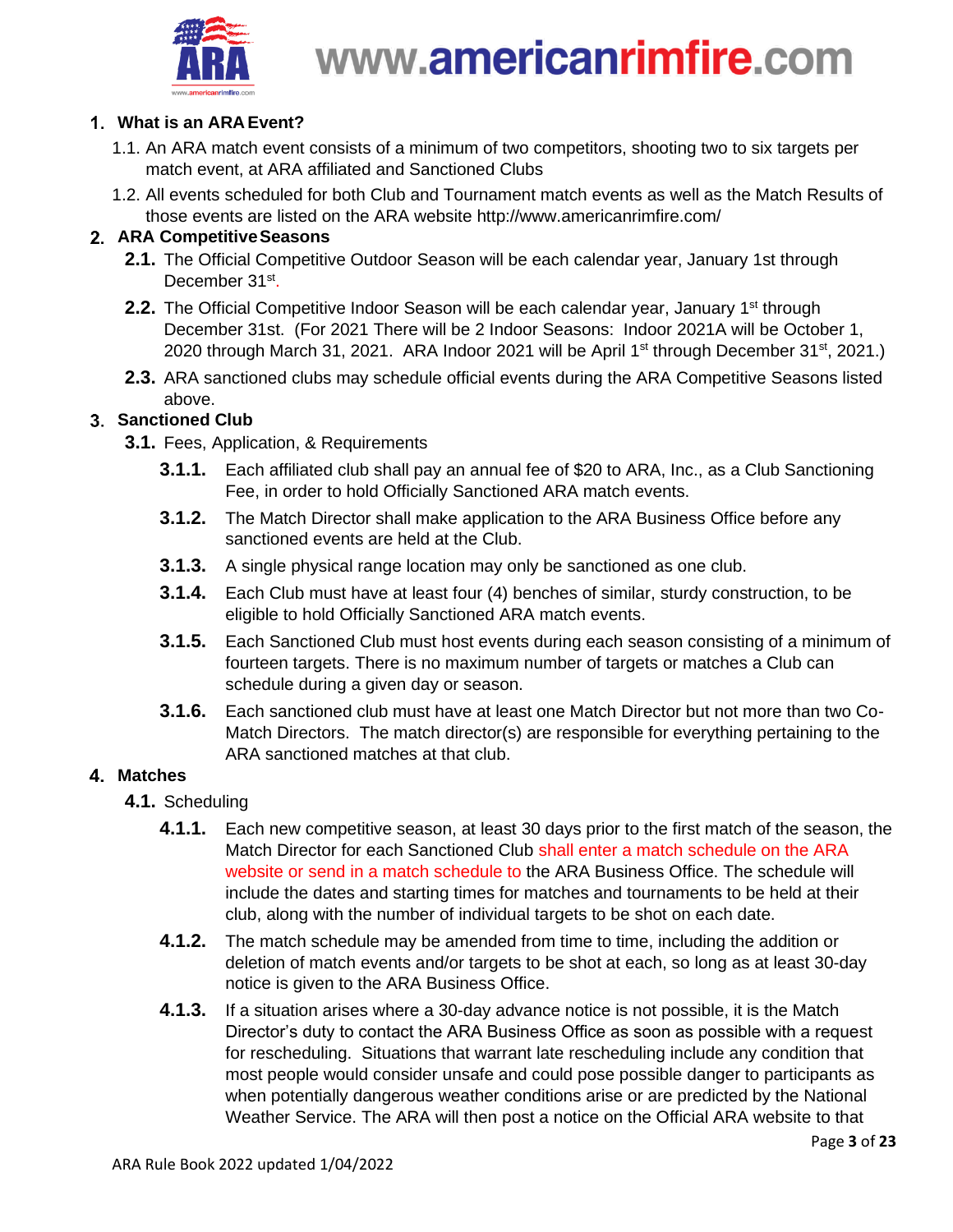

effect to notify any expected competitors. The Match Director should also make every effort to notify anyone he knows that might be planning to attend. When matches are rescheduled due to weather, the 30-day notice does not apply. However, the ARA Business Office must be contacted and must approve the new match date.

- **4.1.4.** Matches may be held on any day of the week, during either day or night.
- **4.1.5.** A Club may schedule any number of matches each day.
- **4.1.6.** Each match will be specified as Unlimited, Factory, or both Unlimited and Factory.
- **4.1.7.** All scheduling information may be viewed on the ARA website http://www.americanrimfire.com
- **4.2.** Match Requirements
	- **4.2.1.** The term "match" shall be defined as a single event of from two to six targets, scheduled at a Sanctioned Club.
	- **4.2.2.** If more competitor/participants enter a match event than there are benches available, additional relays should be formed to accommodate those competitors. An attempt should be made to equalize the number of competitors on each relay.
		- **4.2.2.1.** Relays must alternate after every target.
	- **4.2.3.** The need for and use of additional relays is at the discretion of the host clubs Match Director.
	- **4.2.4.** Covered or enclosed shooting areas are acceptable, and these structures will be classified as "outdoor" or "indoor".
	- **4.2.5.** "Outdoor" as defined for ARA purposes: the entire flight of the bullet must be outdoors, from muzzle to target, and entirely subject to the prevailing weather conditions.
	- **4.2.6.** "Indoor" as defined for ARA purposes: the entire flight of the bullet must be indoors, from muzzle to target.
	- **4.2.7.** All Match Directors are required to have a copy of these official ARA Rules available at all ARA sanctioned events.
	- **4.2.8.** All Mach Directors are required to have an official ARA scoring plug that has a diameter of.224 as well as a magnifier of at least 8X power.
- **4.3.** Match Fees & Match Reports
	- **4.3.1.** The Match Director shall send a fee of \$1.00 per target per competitor to the ARA Business Office within 10 days of the conclusion of the event. Match Fees may be paid with a credit card upon receipt of the emailed invoice or by mailing a check to the ARA office.
	- **4.3.2.** The match report must be sent to the ARA business office within 10 days of the conclusion of the event and be completed in its entirety including club name, date, and designation of "Match" or "Tournament". It is strongly recommended that the Benchrest Scorekeeper be utilized and the .kss file be emailed to the ARA office immediately following the match.
	- **4.3.3.** Allowance of an additional 5 days will be added for the report to travel through the mail, but the actual postmark must be within the 10-day period following the match for it to be considered an officially sanctioned event.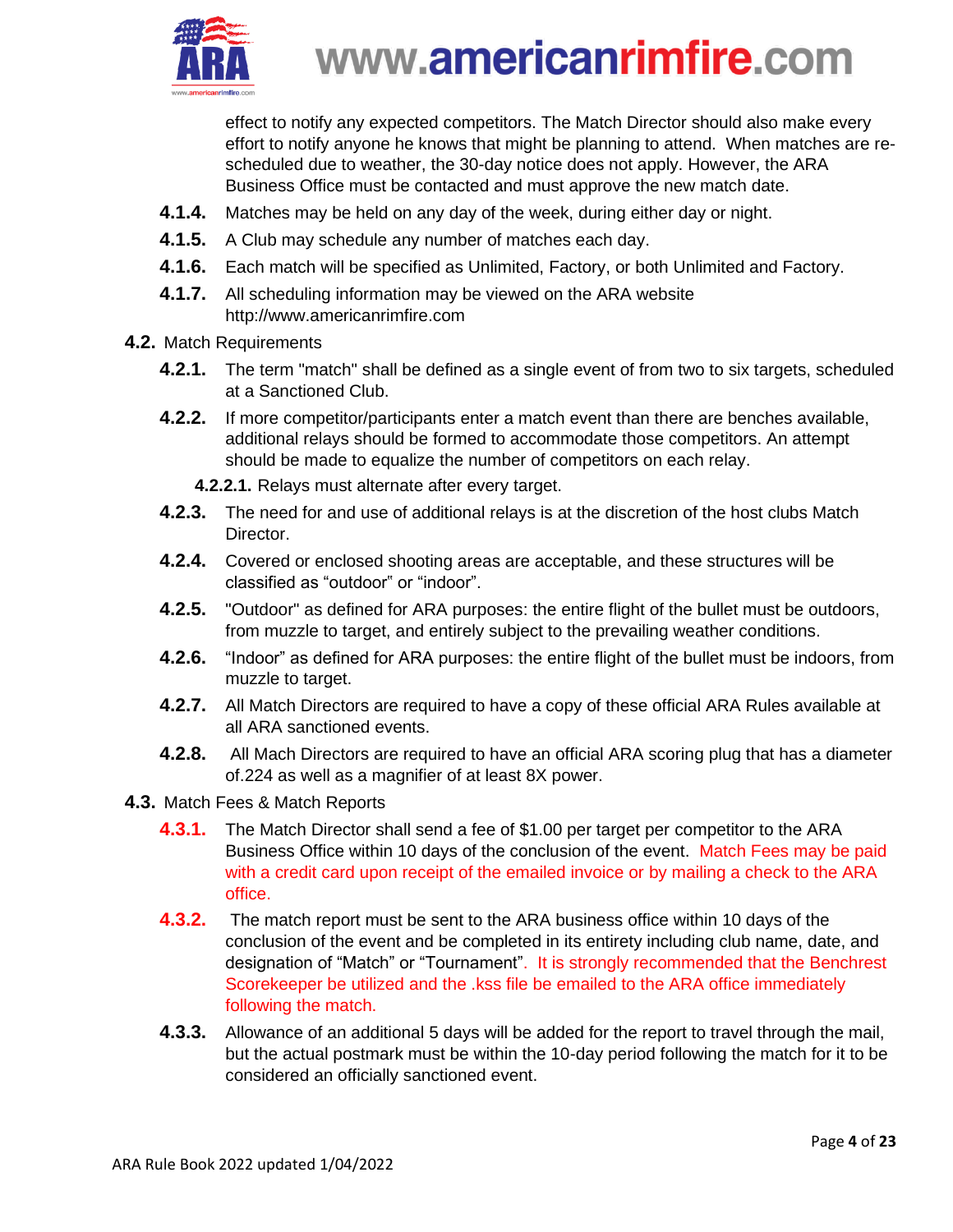

- **4.3.4.** Any report that is not RECEIVED at the Business Office within the 15-day time period may be disqualified. If so, all scores, aggregates and potential Record Targets from the event will NOT be allowed UNLESS proof of extenuating circumstances are presented OR if either a phone call or email is sent to the Business Office within the 15 day period, adequately explaining the reason for the delay.
- **4.3.5.** The Match Director bears the full responsibility of ensuring that all reports are sent to the Business Office in time to be received within the allowed time period.
- **4.3.6.** ARA fees are waived for Junior Competitors.

### <span id="page-4-0"></span>**Junior Competitors**

- **5.1.** Any youth age 7 to 17 years of age as of January 1 of a current competitive season is considered a Junior Competitor for that season.
- **5.2.** It is the responsibility of the Match Director to verify and provide the date of birth of Juniors, and to indicate on the Match Report if a Junior is participating. Juniors are to be identified on the Match Report with an asterisk (\*) after the end of their name.
- **5.3.** Juniors must be capable of loading, unloading, aiming, and safely manipulating their own rifles and equipment without assistance. They may, however, receive assistance in setting up the equipment on the bench, but during sanctioned events, they must aim, load and fire their own rifles without assistance or coaching during the firing period.
- **5.4.** All target fees normally sent to the ARA Business Office are waived for Junior competitors.
- **5.5.** While not mandatory, Match Directors are encouraged to waive or reduce the entry fees for all Junior competitors.
- **5.6.** National Junior Recognition Tournament
	- **5.6.1.** A Tournament will be held each year by the ARA organization for Junior competitors. Official Junior Recognition Tournament Score Sheets are available on the ARA website.
	- **5.6.2.** There will be no target fees.
	- **5.6.3.** Juniors must shoot three consecutive targets at a regularly scheduled ARA event.
	- **5.6.4.** These scores will count for the Club Match or the Tournament at which they are shot, in addition to the National Junior Recognition Tournament.
	- **5.6.5.** The Match Director is responsible for completing the Junior Recognition Tournament Score Sheet and emailing or mailing it to the ARA Business Office along with the Club Match Report.
	- **5.6.6.** All targets must be shot, and Score Sheets mailed to the ARA Business Office by August 1st. ARA will sponsor awards for the top finishers as well as individual participant awards

### <span id="page-4-1"></span>**Ammunition**

- **6.1.** Any brand of factory loaded .22 caliber Long Rifle ammunition may be used. It must be available for sale over the counter to any individual and consist of the original, unaltered factory cartridge case, powder, and projectile.
- **6.2.** No hand loads are allowed and there shall be no removal, replacement or addition to factory lubrication whether accomplished by dipping into various liquids, removing existing lubes or adding new lubes. Simply stated, the alteration, in ANY MANNER, of factory ammunition used in ARA competition is NOT allowed.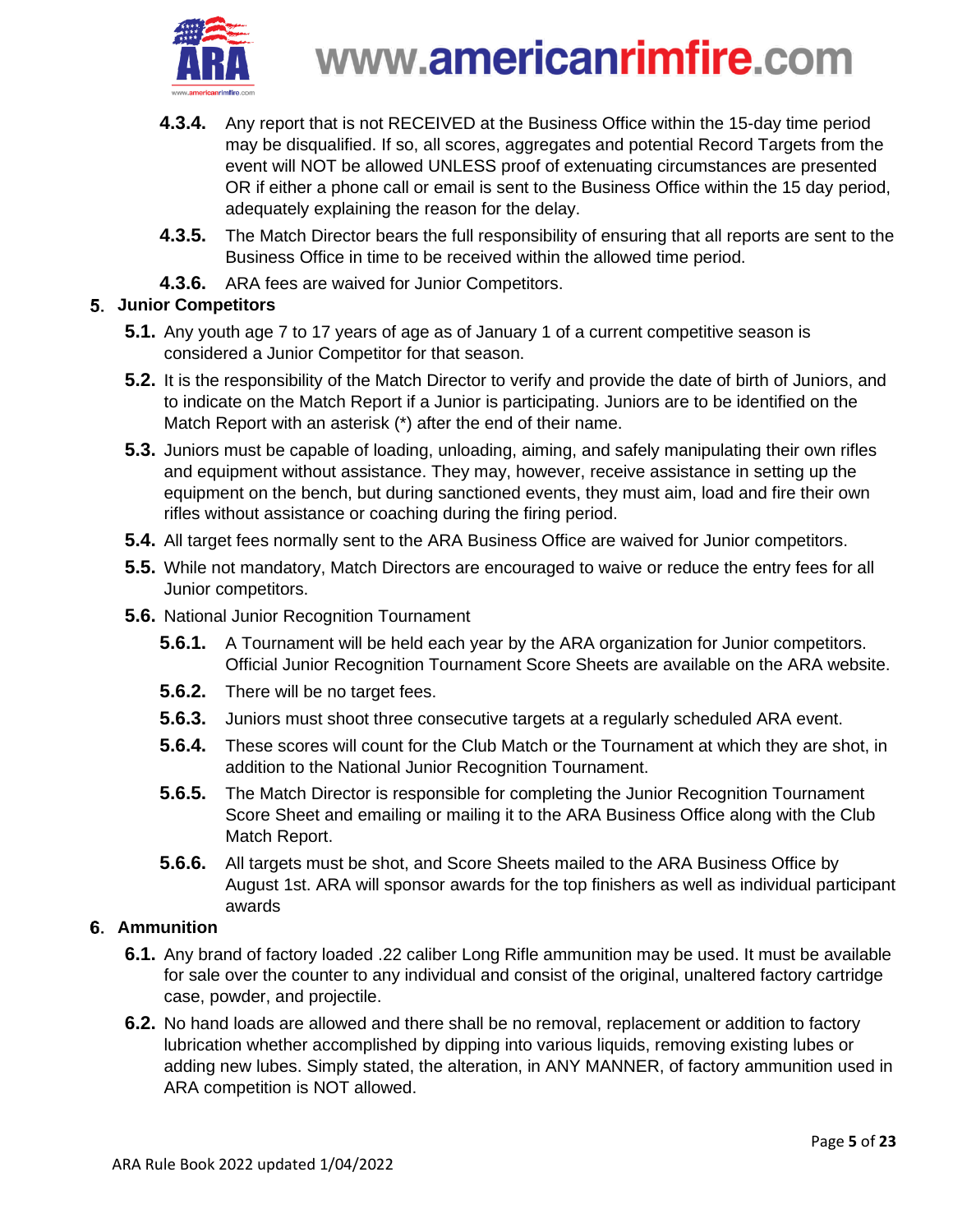

### <span id="page-5-0"></span>**Targets and Target Distance**

- **7.1.** An ARA target consists of 25 record bulls, upon which one shot per bull is shot for score. The top row of the target, above the record portion, provides three sighter bulls that are the only Official Sighters. Before firing any shots into the Record portion of the target, each competitor shall fire at least one shot into any of the three Official Sighter Target squares in the heading portion of the target. (Refer to Rule 12.1 and 12.3 for more information on sighters.) Other sighters are available on the bottom portion of the target, if needed.
- **7.2.** Only official ARA targets shall be used in an ARA sanctioned match.
- **7.3.** No reproduction of the official ARA target is permitted without written consistent from the ARA Business Office.
- **7.4.** All targets used in any sanctioned match must be provided by the Match Director. A competitor may not supply his own targets for the sanctioned match.
- **7.5.** The distance from the forward edge of the bench to the target shall be a minimum of 50 yards.

#### <span id="page-5-1"></span>**Classes**

- **8.1.** ARA shall be divided into 4 Classes: Unlimited Outdoor, Factory Outdoor, Unlimited Indoor, and Factory Indoor.
- **8.2.** All records and Hall of Fame points will be kept separate for each Class.
- **8.3.** Unlimited Class
	- **8.3.1.** Rifles
		- **8.3.1.1.** Any firearm chambered for the .22 Long Rifle cartridge may be used.
		- **8.3.1.2.** There are no weight limits, no classes, and no dimensional restrictions to barrels, stocks, or limits on scope magnification.
	- **8.3.2.** Rests
		- **8.3.2.1.** Any rest may be used to shoot from the bench, so long as any such rest prevents the barreled action from being affixed to the bench in an immovable manner.
- **8.4.** Factory Class
	- **8.4.1.** Rifles
		- **8.4.1.1.** Any magazine or tube fed rifle in production that is readily available and produced in quantities greater than 500 with MSRP of LESS than \$1000.00 or is included on the ARA approved factory rifle list.
		- **8.4.1.2.** Ammunition does not need to be fed from the magazine. Competitors may load the ammunition one round at a time.
		- **8.4.1.3.** Any optic is allowable and may be attached to the rifle as originally designed by the manufacturer.
			- **8.4.1.4.** No modifications to the firearm or stock are permitted except those specifically listed outlined below.
				- **8.4.1.4.1.** Trigger mechanism may be modified or replaced completely but must always function safely.
					- **8.4.1.4.2.** Re-crowning of barrel is permitted.
				- **8.4.1.4.3.** Any bipod is permitted and may be attached to the stock. A rail may be added to the stock solely for the purpose of attaching a bipod. If the rail is wider than a standard picatinny rail  $(-1)$  it must be removed if not using a bipod.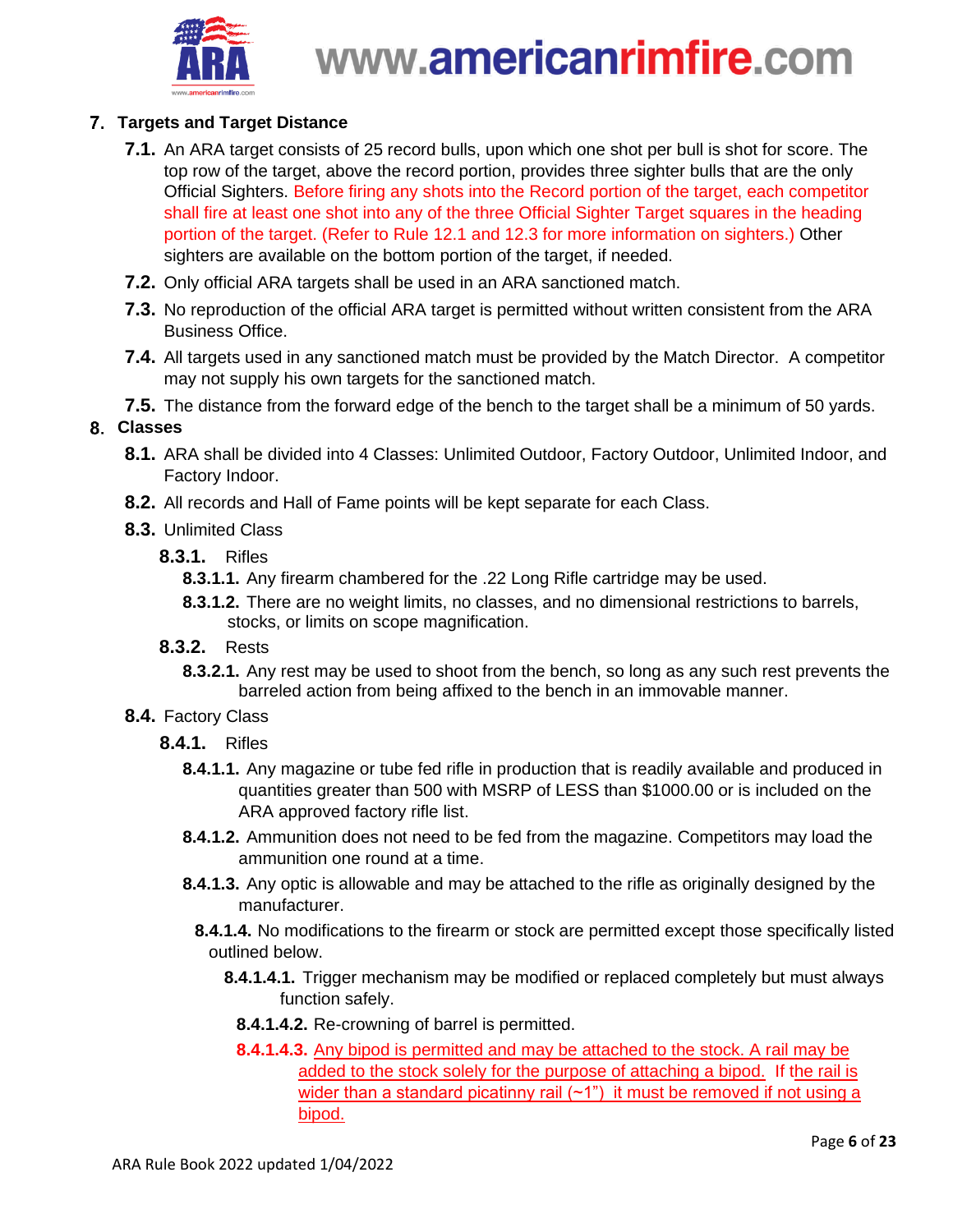

- **8.4.1.4.4.** The rifle may be glass and pillar bedded to the stock; but must be removable from the stock. Only modifications for inletting are allowed to the stock.
- **8.4.1.4.5.** The butt of the stock may be shortened or lengthened to adjust for Length of Pull. The swivel studs may be removed. The butt plate may be replaced but must conform to the original shape of the stock and not extend past the edges of the butt of the gun.
- **8.4.1.4.6.** Non-permanent comb changes such as stock sock or padding may be used.
- **8.4.1.4.7.** Individual small stickers may be placed on the stock, no wraps are allowed.
- **8.4.1.4.8.** Replacement of the following factory hardware is allowed: Bolt Knob, Butt Plate (see 8.4.1.4.5), Action Screws.
- **8.4.1.4.9.** Replacement of a broken firing pin or firing pin spring must be made using parts from the Original Equipment Manufacturer.
- **8.4.1.4.10.** Factory original sights attached to the rifle may be removed to allow for mounting the scope.
- **8.4.1.4.11.** No attachments to the barrel such as a tuner are allowed. A thread protector may be attached solely for the purpose of protecting the threads and must be flush with the end of the barrel. A rifle that comes from the factory with a muzzle brake must have the muzzle brake removed.
- **8.4.1.4.12. No other modifications to the rifle are allowed including but not limited to re-chambering barrel, adding weight to stock, adding attachments to the barrel such as a tuner, adding attachments to the stock such as a plate to the forearm or cheek riser to the stock, and painting the stock**.

### **8.4.2.** Rests

- **8.4.2.1.** One-Piece rests are strictly prohibited. The front and rear rest may not be attached to each other in any manner. Both the front and rear rest may not be attached to the stock at the same time.
	- **8.4.2.2.** Two-Piece rests are allowed.
	- **8.4.2.3.** Bipods are allowed.

### <span id="page-6-0"></span>**Match Sign-In, Drawing for Benches, Rifle Certification**

- **9.1.** Each Match Director shall hold a mandatory drawing for each competitor's bench placement.
	- **9.1.1.** Each club shall have 2 bags with numbered chips placed in them. One bag will be blue and contain chips with corresponding bench number. One bag will be red and contain chips with the corresponding relay number. Blue for Bench and Red for Relay. The bags and chips are available from the ARA business office.
	- **9.1.2.** Each competitor (or match director at events with preregistration of 15 competitors or more) shall draw 1 chip from the blue bag and 1 chip from the red bag (if more than 1 relay) to determine bench placement.
	- **9.1.3.** Competitors may request to share a bench if multiple relays are offered. The bench assignment and relay must be randomly assigned as described above.
- **9.2.** No competitor is allowed to compete in the same event by entering two or more times in the same class, regardless of the number of relays available. A competitor may enter an ARA event in both Unlimited and Factory classes if there are multiple relays offered and the Match Director is in agreement.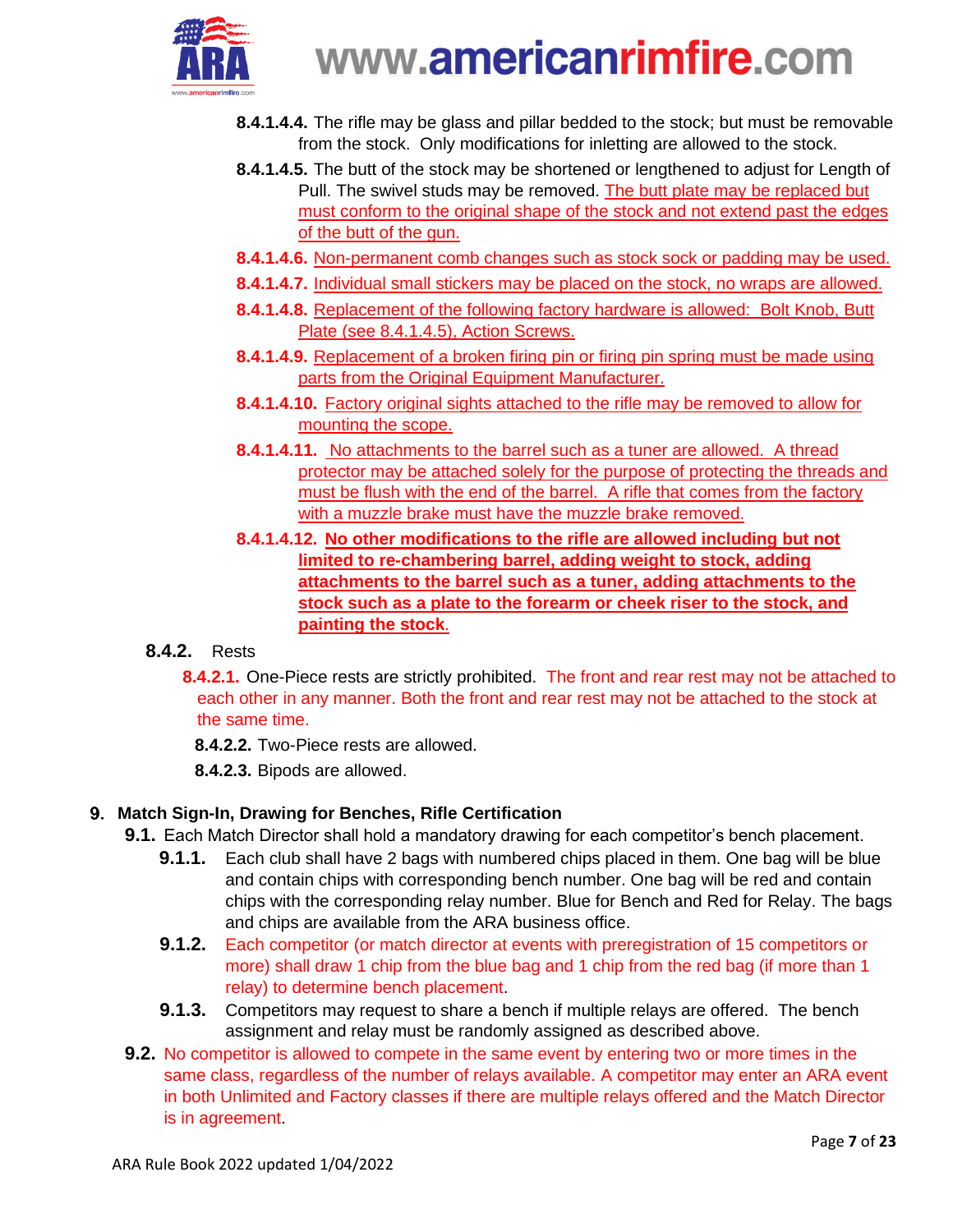

#### **9.3.** Sign in Sheets, Competitor Number, and New Competitor

- **9.3.1.** Each competitor shall accurately complete the Sign-In Sheet, including their ARA Competitor ID#. The ARA Competitor ID# is unique identifier for each person and is their official ARA statistical number which is used for maintaining all statistical computer database records. The ID# is comprised of 4 numbers followed by 2 or 3 initials. (Example: 1234MGL) Typically, it is the last 4 digits of their social security number and their initials. It is not required to be the last 4 digits of their social security number, but it should be a number that can be easily remembered. A competitor's official ARA Competitor ID# may be found on the ARA website by searching their name.
- **9.3.2.** It is imperative that competitors sign-in consistently with the same numbers and initials each time or face the possibility that their scores may be improperly entered into the ARA database. If a competitor is new to a range, please check the competitors ARA IDcard or the ARA website to ensure the proper name and ARA number are used.
- **9.3.3.** If a competitor has never competed in an ARA event, the match director shall have the new competitor register on the ARA website or fill out the "New Competitor" form which the match director will return to the ARA business office with the match scores via email or mail.

#### **9.4.** Factory Class Certification

**9.4.1.** Each competitor is responsible for assuring that his equipment meets all the requirements of this rule book including the requirements described in rule 8.4. If any infraction of the equipment rules is brought to the attention of the match director and that infraction is confirmed by the match director, the competitor will be disqualified from that day's match and an aggregate score of zero will be entered for him.

#### <span id="page-7-0"></span>**10. Bench Rotation**

- **10.1.**The object of bench rotation is to move an equal number of benches between each target so that each competitor will end up on or very near his beginning bench. This allows competitors to experience all possible shooting conditions from one side of the range to the other and to provide that no obvious advantage or disadvantage shall be given any competitor by shooting from the same bench the entire event.
- **10.2.**Polled at Club Matches and Tournaments: The Host Club's Match Director will poll all competitors at Sign-In to determine if they prefer to rotate benches following each individual target.
	- **10.2.1.** If most of the competitors request bench rotation, then bench rotation shall be observed for each target fired at that event.
	- **10.2.2.** In case of a tie vote, the Match Director will decide by the flip of a coin if rotation is to be observed or not
- **10.3.**Bench rotation will consist of rotating benches to the right after each target, and the Match Director will determine how many benches to rotate.
- **10.4.**Imposed Bench rotation may also be imposed by the Match Director.
	- **10.4.1.** This information should be included with the Club Match Schedule.
	- **10.4.2.** If there are competitors with obvious physical limitations for which bench rotation would cause undue hardship, the Match Director may offer them the option of remaining at their first bench for the entire event, with the rest of the field rotating around them.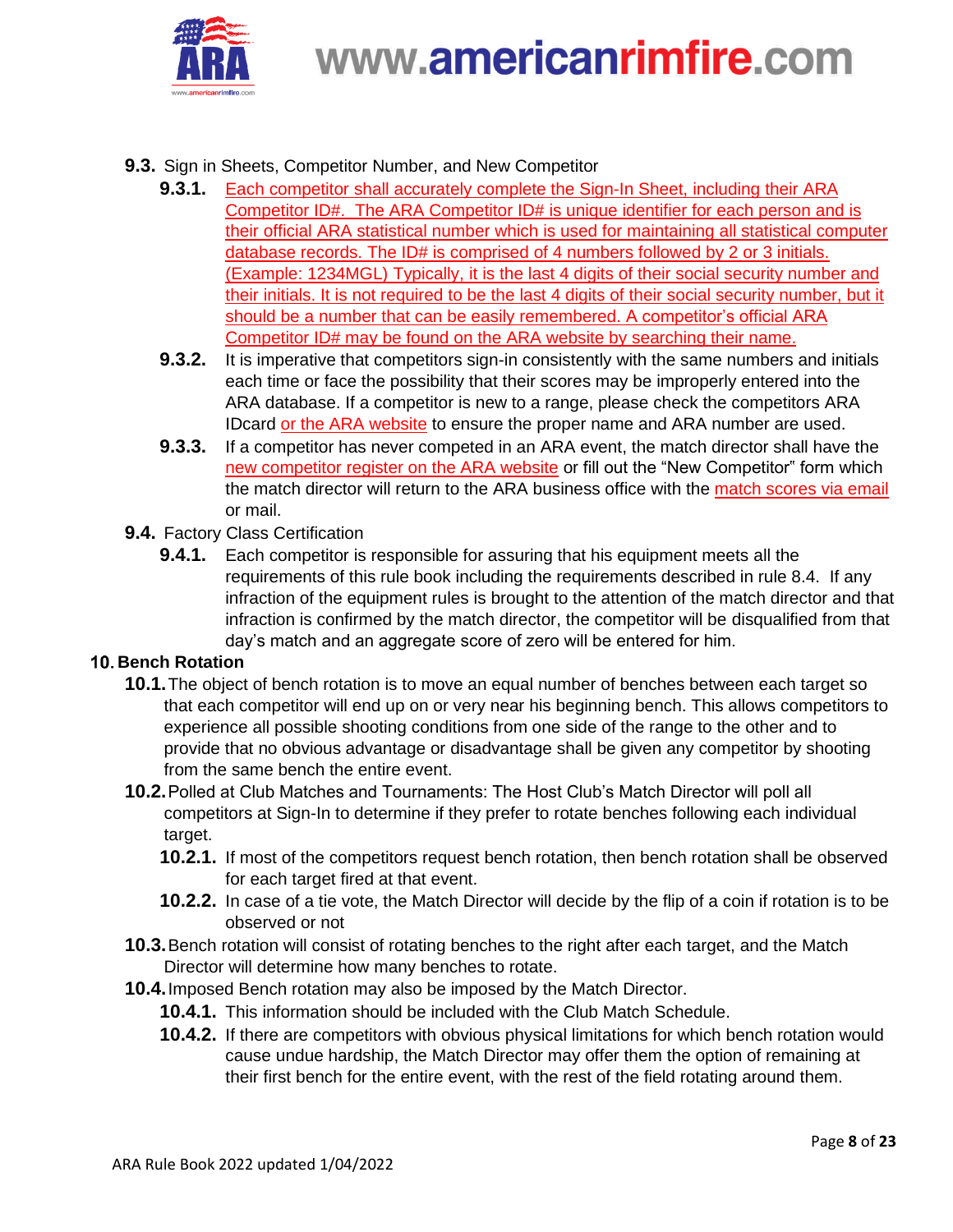

**10.5.**Mandatory Rotation at the National Championship Tournament: Bench rotation is mandatory, and the Host Club's Match Director will notify each competitor at Sign-In how many benches to rotate and after which targets rotation will take place.

### <span id="page-8-0"></span>**11. Firing Period**

- **11.1.**A maximum of 20 minutes shall be allowed to complete each 25-shot target for any class.
- **11.2.**The command to begin shooting shall be: "You have 20 minutes to complete your target You may insert your bolts - You may begin NOW!" at which point the Match Director starts the official timer.
- **11.3.**Time-remaining warnings should be given at five minutes, two minutes and one minute remaining.
- **11.4.**Upon completion of the firing period, the command shall be, "CEASE FIRE! CEASE FIRE! All competitors remove the bolts from your rifles. Step back from your bench and make the range safe."
- **11.5.**At the discretion of the Match Director, any competitor who flagrantly fires after the "Cease Fire" order, shall have a penalty of 100 points deducted from his/her score on that particular target.
- **11.6.**Once the Match Director has determined that the range is safe, he may then direct the designated target retriever(s) down range.
- **11.7.**Target retrievers shall remove all targets as quickly as possible.
- **11.8.**Competitors shall post their targets as quickly as possible.

### <span id="page-8-1"></span>**12. Crossfires**

**12.1.**Preventing Crossfire: Before firing any shots into the Record portion of the target, each competitor shall fire at least one shot into any of the three Official Sighter Target squares in the heading portion of the target. If each competitor begins in this manner, it can quickly be determined whether or not he is sighted in on his designated target. The competitor will either see other shots already on the target that he did not place there and know that he is lined up on the wrong target, or if he is the first to fire a shot on someone else's target, the person upon whose target is being cross-fired will notify him that he is on the wrong target before any shots are fired onto the record portion of any targets.

### **12.2.**Crossfire Occurs

- **12.2.1.** Immediately report the shot or shots to the Match Director.
- **12.2.2.** Match Director will call for a cease fire and will add 2 minutes to the firing period.
- **12.2.3.** The offended competitor will keep the score for the official bulls he has properly shot. He will then be given a new target to hang that has the bulls X'd out that he has already completed. He will complete the target and will be scored for 25 total bulls between the two targets. He will not be allowed to take the score for the bulls that were shot by the offending competitor.
- **12.2.4.** If it is determined the crossfire was intentional and at the Match Director's discretion, the offender may be disqualified for the remainder of that match event and a zero score shall be calculated into the aggregate for the remaining targets of that event. If the crossfire is deemed unintentional by the match director, a 100-point penalty will be assessed to the offender on that target.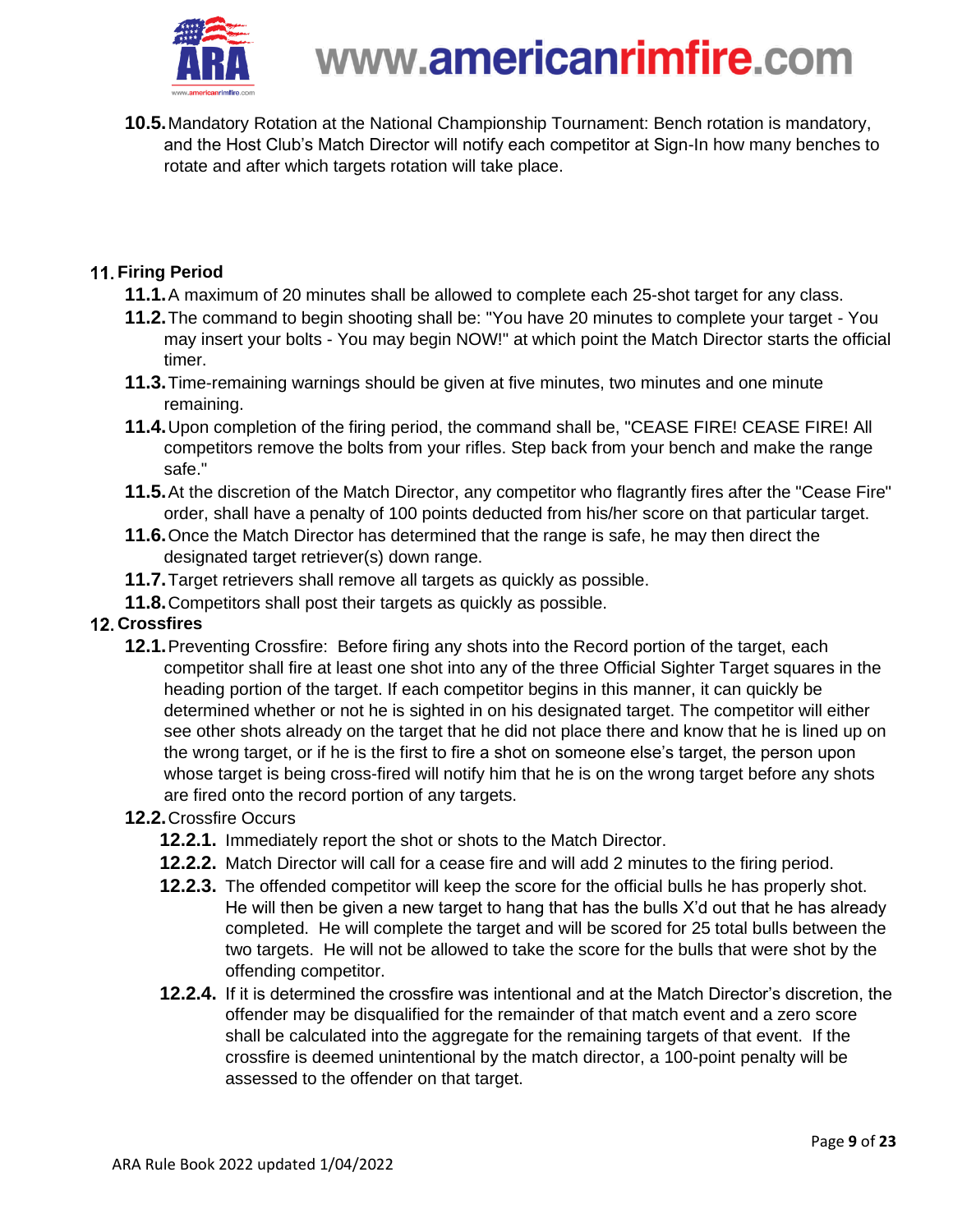

- **12.3.**If, during the routine examination of any target by the scoring team, a competitor's target is discovered that has no sighter shot placed into the Sighter portion of the target, as stated above, a friendly and private notice of the Sighter Rule shall be made to the competitor by the Match Director.
	- **12.3.1.** No penalty or punitive action need be taken against the competitor unless he continues to ignore the rule. After a reminder, a competitor who fails to shoot at least one Official Sighter, will be given a 100 point penalty.

#### <span id="page-9-0"></span>**Mechanical Failure/DNF**

- **13.1.**In the event of a mechanical failure of a competitor's rifle or equipment which prevents the competitor from placing a scoring shot into each of the 25 record scoring squares, the partial target shall be scored by the scoring team.
- **13.2.**Whatever partial or incomplete score is the result shall be entered as part of his/her aggregate on that particular target.
- **13.3.**Rifle Change: Nothing shall prevent the competitor from using another rifle, either his own or a borrowed one, to complete any unfinished target, so long as enough time remains, and the replacement process does not disturb the adjoining competitors who may still be in the process of completing their own targets. All due respect shall be paid the adjoining competitors to prevent jeopardizing their efforts to complete their targets without distraction.

#### <span id="page-9-1"></span>**Target for Record**

- **14.1.**Any target that a competitor places upon the target frame shall be scored and calculated into his/her aggregate, regardless of whether or not the competitor shoots any shots into it. Once it is attached to the frame, it becomes a record target for which each competitor is responsible, and which counts into his/her aggregate and overall Standings.
- **14.2.**Any target that blows down before its completion by the competitor shall be scored based upon the values of all shots placed on that target before it blew down. In the event a target is blown away and is lost, it must be scored as a zero. In either case, as with scoring in a mechanical failure, these scores must also be counted in the competitor's match and seasonal aggregate.
- **14.3.**It is the responsibility of each competitor to affix properly and securely his or her own target on the target backer.
- **14.4.**It is the responsibility of the Match Director to provide suitable, stable target backers upon which competitors may securely attach their targets. If the competitor is having difficulty securely attaching his target to the backer, he should ask the Match Director to replace it with a new one.
- **14.5.**In the event a target frame or backer is blown down, please refer to rule 28.
- **14.6.**If an event is stated to be a four-target event, then each competitor is expected to complete all four targets. Should a competitor, for any reason, fail to complete all targets on the schedule, a zero must be included in his or her score for each unshot target and the total of all those scores divided by the total number of targets in the event, or in this example, four.
	- **14.6.1.** If a competitor completes targets one through three, but fails to complete target four, calculations to determine his or her Aggregate score might look like this, with aggregates always carried out to four decimal places:

#### **1850 + 910 + 2125 + 0 = 5885 points,**

#### **5885 divided by 4 targets = 1471.2500 aggregate.**

### <span id="page-9-2"></span>**15. Scoring of Targets**

**15.1.**Scoring rings with various values are included within each scoring box, and the values of shots in those boxes are 100 points, 50 points, 25 points, 10 points, and 0 points.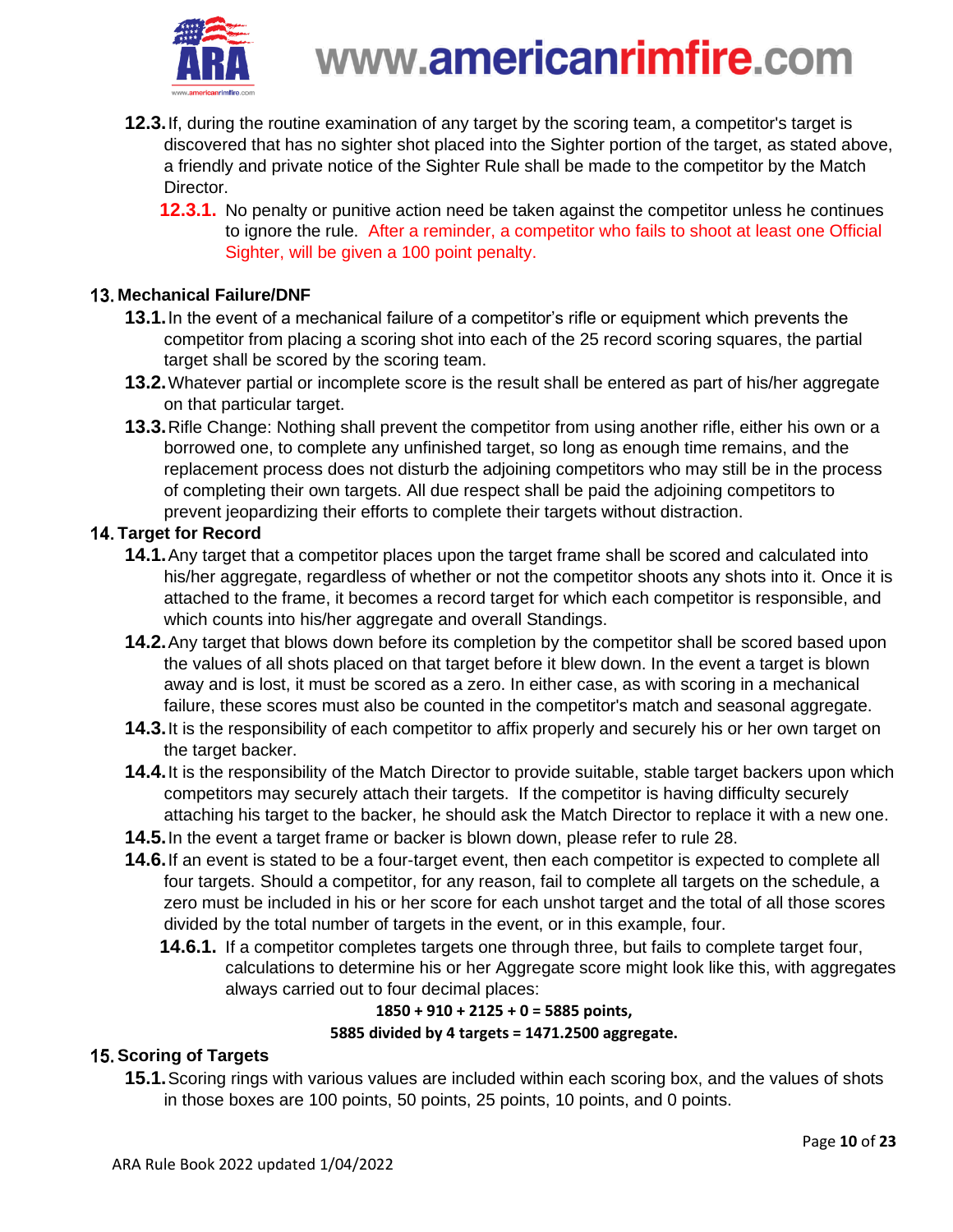

- **15.2.** Total X's for each target will be calculated. An X is a shot that completely removes the center blue dot and leaves no blue showing.
- **15.3.**Scoring is based on the worst edge scoring method. A bullet hole that breaks a line is given the lower value. If in doubt, review the Scoring Example on the upper left corner of the target.
- **15.4.**Unlimited Class will place shots on the Unlimited Class Target. Factory class will place shots on the Factory Class Target. It is the responsibility of each competitor to hang the correct target prior to the command to begin the match.
- **15.5.**Scoring Devices
	- **15.5.1.** A scoring plug shall be used to determine the value of any shots that are not obvious in value. The scoring plug MUST measure .224 in diameter. For purposes of standardization, ARA requires use of the official ARA plug along with a separate magnifier of 8X or more. The plug and magnifier are available from the ARA Business Office.
	- **15.5.2.** It is the responsibility of every Match Director to provide each of these devices to his Scoring Team.
- **15.6.**Scoring Team
	- **15.6.1.** The Match Director shall appoint a Scoring Team that must consist of 3 people. The match director may be 1 of those 3.
	- **15.6.2.** An electronic scoring device may be used, but only those that are approved by the ARA. Those approved electronic scoring devices will be listed on the ARA website. The Match Director must ensure that most current version of the electronic scoring program is being utilized.
	- **15.6.3.** If competitors are members of the scoring team, the competitor is not allowed to score his/her own target. If a situation arises that would require a competitor to make a ruling on his/her own target, the match director should appoint an alternate to make the ruling in the competitor's place.
	- **15.6.4.** It is acceptable to have one member of the scoring team complete all the scoring responsibilities and utilize the two additional team members solely for close shot rulings and the protest period.
- **15.7.**Target Retrieval:
	- **15.7.1.** The Match Director shall appoint one person or a team of persons to retrieve the targets after completion of each firing period. Only the designated target retriever(s) shall handle fired, unscored targets, placing them in a secure location until the scoring team is ready to begin.
- **15.8.**Preliminary Scoring of Targets should be done to determine values in each separate scoring box. Values for all obvious shots shall be written in each box, while all close shots must be marked with a colored marker or a large "P" to alert the "plugger" which shots to examine and plug.
	- **15.8.1.** The definition of a "close shot" is any bullet hole that TOUCHES or APPEARS TO TOUCH the adjacent scoring ring.
	- **15.8.2.** The plugger shall then plug and score those shots with the required ARA plug and magnifier, marking the value of the shot in the scoring box along with his/her initials, indicating that it was plugged, and by whom.
	- **15.8.3.** If after close examination, the shot is too close to call alone, the plugger shall call upon the scoring team members to review the bullet hole. All three scoring team members shall be offered the opportunity to vote on its value. A majority vote shall determine the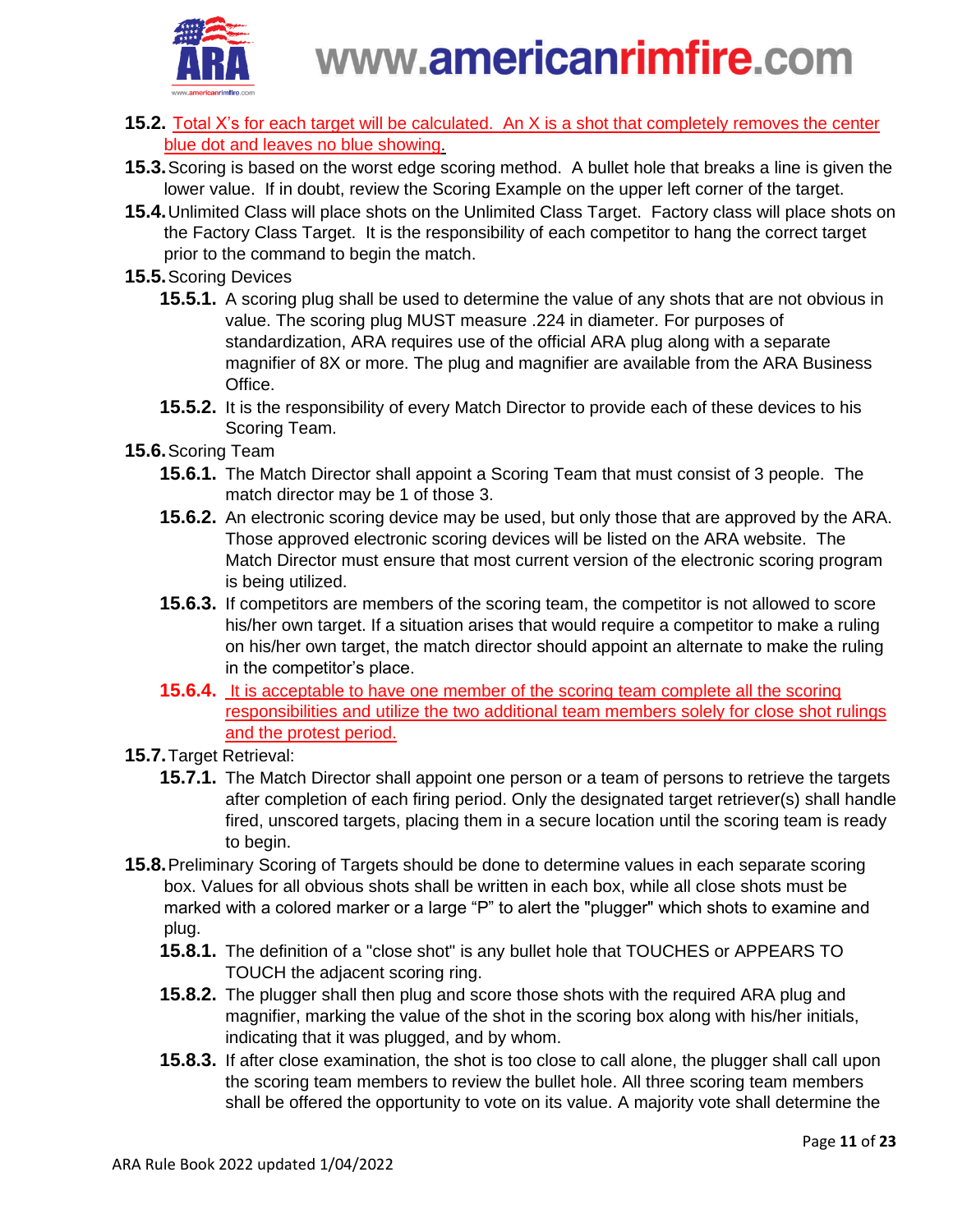

value of the plugged shot. Each member shall look at the plugged shot, but do not reveal their decision until the voting time. After each member has viewed the plugged shot, the three members of the scoring team should simultaneously reveal their decision. Their vote is cast with an "In" or "Out" chip. If this chip is not available, a coin can be used with "Heads" meaning the shot is "In" or "Tails" the shot is "Out".

- **15.8.4.** Each member of the scoring team that reviews a plugged bullet hole shall place his/her initials in the scoring box adjacent to the agreed upon score.
- **15.9.**Any shot outside the largest scoring ring, but within the scoring box, is scored zero, the same as any unshot scoring box.
- **15.10.**Only one shot is allowed in each of the 25 scoring boxes.
	- **15.10.1.** If a malfunction should occur during a match and a shot enters any of the empty official scoring boxes, DO NOT fire another shot into that scoring box. You must accept the score for that misplaced shot.
	- **15.10.2.** A malfunctioning shot that falls into a scoring box that has already been shot will be scored as a zero for that scoring box.
	- **15.10.3.** Any shot, which falls between scoring boxes will be considered a sighter and will not count against the competitor.
	- **15.10.4.** Shots that break the target box line will be counted as a zero for that target box.
- **15.11.** It is the job of the person who totals the scores to scan each target to determine that correct values have been attributed to each shot.
	- **15.11.1.** If the reviewer should find any obviously incorrect values, whether done by inadvertent writing of an improper value in that box, or by an obvious error, it shall be brought to the attention of the Match Director.
	- **15.11.2.** The Match Director shall then direct the Scoring Team to revise the score, if necessary. Any math errors should be brought to the attention of the Match Director who will ensure that a correction be made to any scores.
	- **15.11.3.** Only those on the scoring team shall be allowed in the immediate area where scoring is taking place.
		- **15.11.3.1.** Otherwise, the targets shall not be viewed or handled by anyone other than the target handler or scoring team, for any reason, until after the Official Scoring Team completes the entire scoring procedure for all targets in the event.
- **15.12.** Posting of Targets
	- **15.12.1.** After the Scoring Team has completed their scoring, the targets may be posted on a secure wall or other place for viewing by all competitors.
	- **15.12.2.** Under no circumstances shall anyone, other than a member of the official Scoring Team, remove a target from its place of viewing before being officially given the targets for review in the protest period. Competitors may not ever place a scoring plug into or a magnifier over any bullet hole or manipulate or attempt to alter any bullet hole on the target in any way.
	- **15.12.3.** Anyone, other than a member of the official Scoring Team, who places a plug into a displayed target or manipulates the bullet hole in any way, shall be DISQUALIFIED from that event and a score of ZERO entered as his total score for the event.
	- **15.12.4.** Questions regarding the validity of scoring values placed on a competitor's OWN TARGET may be referred to the Match Director by the competitor, who may choose to reassess the value of the shot in question.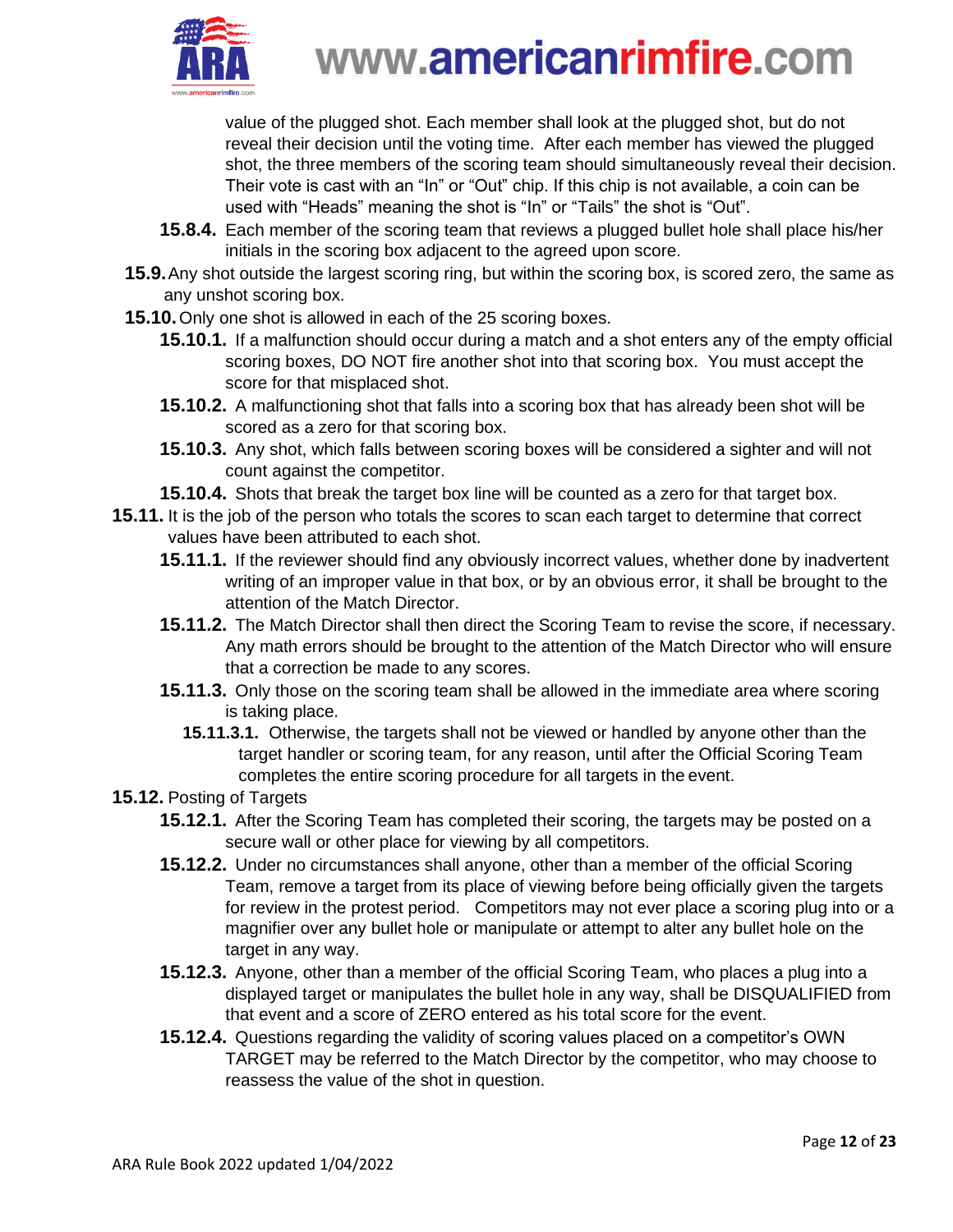

<span id="page-12-0"></span>**15.12.5.** However, OBVIOUS errors on ANY target may be brought to the attention of the Match Director for review.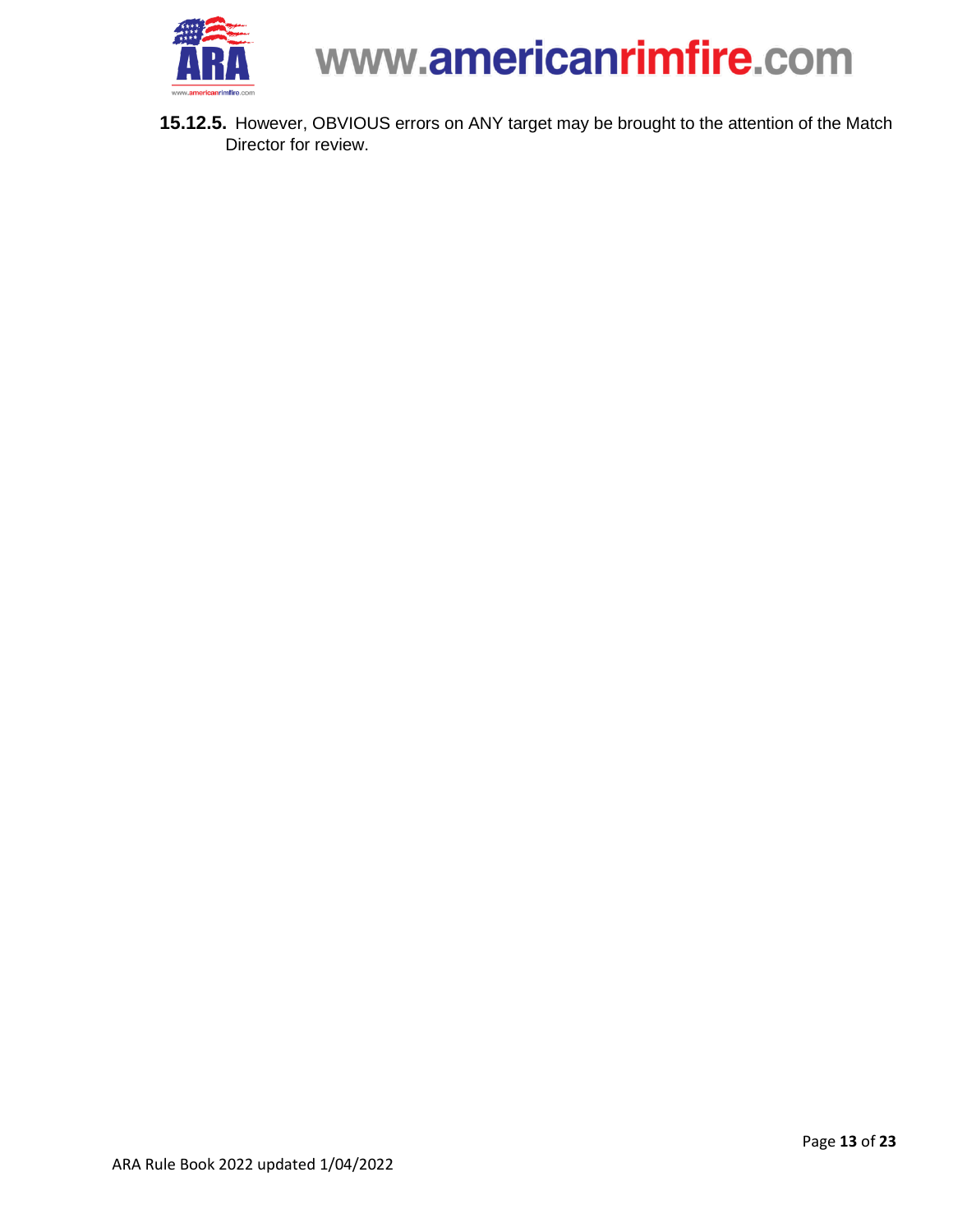

### **Protesting Target Scores**

- **16.1.**After all targets have been scored, and upon the conclusion of the final match, all targets shall be made available for inspection by the competitors.
- **16.2.**The competitor shall have two minutes per target to determine that scoring and mathematical calculations were completed in an accurate manner.
- **16.3.**Any errors discovered after the two minute per target review period has expired shall stand as marked, right or wrong.
- **16.4.**There shall be no challenges allowed except on the target of the competitor BY the competitor.
- **16.5.**Any scored value given to a plugged shot marked with a "P" and initialed by only one member of the scoring team, indicating it was not reviewed by 2 or more members of the three-person scoring team, may be challenged by the competitor, on HIS target only.
- **16.6.**The Match Director shall direct the scoring team to review that shot for possible revision. All plugged holes that have passed the review of the scoring team that are marked with a "P" and the initials of 2 or 3 of the scoring team members shall stand as marked and are not subject to change or challenge.
- **16.7.**Any target that qualifies as a National Record Target as noted on the ARA Website Records Page must be sent to the ARA Business Office following the guidelines explained in Rule 18. See further rules for National Record Targets in Rule 18.

#### <span id="page-13-0"></span>**17. Tie Scores**

- **17.1.**A Competitor's Score shall be the total points plus the total number of X's. (ex: 2200-10X) **17.1.1.** When the points are equal, the higher X-Count is the higher score.
- **17.2.**In the event of a tie score (total points & total X's) on an individual target, the winner shall be determined by comparing the targets of the tied competitors. Beginning with Scoring Box 1, find the first shot that is less than 100, this shot will be called the First Miss. The competitor with the latest First Miss will be the winner.
	- **17.2.1.** If still tied, continue to the next box on each target that is less than 100. ETC.
- **17.3.**In the event of a tie in overall score (total points & total X's from all targets), the competitor with the highest individual score will be the winner. If highest target score is tied, then 2nd Highest Target score will be the winner. If 2nd Highest is tied, then the 3rd Highest Target score will be the winner. ETC. If all targets are tied on score (points & X count), use the "First Miss" method described in 17.2., beginning with each competitor's highest scoring target until resolved.
- **17.4.**It is the Match Director's responsibility to indicate which competitor won the tie, and so indicate on his Match Report form.

#### <span id="page-13-1"></span>**National and State Record High Score Targets**

- **18.1.**Potential National record targets (as listed on the ARA Records page) must be sent to the ARA Business Office by the Match Director of the Club at which the target was shot and must be postmarked no later than 10 days from the date of the event. He MUST use either the US Postal Service, UPS, FedEx or similar conveyance which provides a tracking number, allowing the package to be verifiably tracked from point of origin to point of destination.
- **18.2.**Do NOT fold or roll targets. Ship targets in a box or envelope of appropriate size.
- **18.3.**Once received, the ARA Target Certification Committee will verify scoring, plugging and mathematical computations.
- **18.4.**All potential National record targets must be signed and witnessed on the non-record front portion of the target by the competitor, Match Director and scoring committee. On the reverse side of the target, the match director shall legibly write the Club name, competitor name, mailing address and date the target was shot.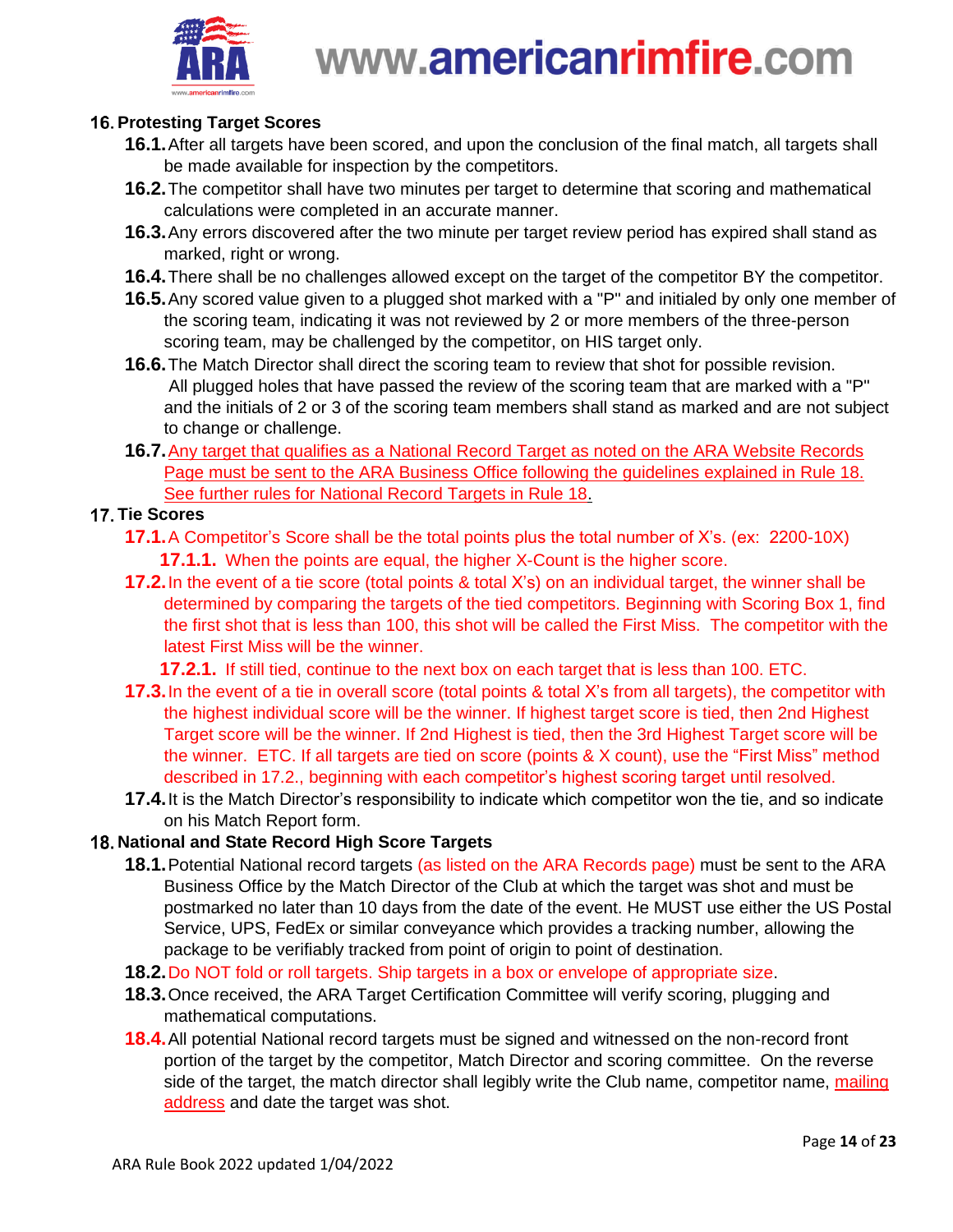

- **18.5.**All 2500 Targets, regardless of X count, must be certified and stamped as a 2500 by an Expert Certified ARA Scoring Member or mailed to the ARA Business Office for certification. A list of Expert certified Scorers will be available on the ARA website.
- **18.6.**Immediately following the conclusion of the event, any competitor who wishes to have his target sent in for review as a potential record target must give the target to the Match Director to forward to the ARA Business Office in the manner described above.
- **18.7.**A potential record target that leaves the range in the possession of anyone other than the Match Director will not be eligible for consideration as a record target.
- **18.8.**State and Club records need not be sent for verification.

### <span id="page-14-0"></span>**Match Points and Awarding of Points**

- **19.1.**Match Points are "value added" points based on the number of targets fired in a match. Each target is valued at one point
	- **19.1.1.** A six-target match would have a total target value of six points, a four target match a value of 4, etc.
	- **19.1.2.** Total match points are based upon the number of competitors. Example: If eleven competitors are entered in a four- target match the number of match points are multiplied by entries or 11  $x$  4 = 44 match points.
- **19.2.**Match Points are awarded to each competitor based upon his or her place of finish, determined by averaging his or her scores from ALL targets on the schedule of the host Club for that event.
	- **19.2.1.** Example: If, for instance, a Club schedules a four-target event, scores for each individual competitor are added together, divided by the number of targets scheduled for the Club on that date, and an average or aggregate established. The highest aggregate score is the winner for the event.
	- **19.2.2.** Example: If there are eleven competitors that enter a four-target event, the maximum number of Match Points that the winner will earn amount to 44. Second place finisher would earn 40, third place 36 and on down to eleventh place which would earn four.
- **19.3.**All sanctioned tournaments are double match points
	- **19.3.1.** Example: If there are 10 competitors in a six-target match the match points would total 60, but tournaments are double points so this value would be 120. They are awarded the same as a regular match.

### <span id="page-14-1"></span>**Club Championship**

- **20.1.**Each Sanctioned Club must host events during each annual season consisting of a minimum of 14 targets.
- **20.2.**The Club Champion must have competed in at least 1/2, or 50% of the number of Officially Sanctioned match events recognized by ARA at that particular club before the Club Championship title can be confirmed and awarded to the winning competitor.
	- **20.2.1.** In the event of a tie, the competitor with the highest score shot on any individual target fired during the season at that particular club shall be declared the winner. If still tied, then proceed to the 2nd highest target and so on until the tie is broken.
- **20.3.**Unlimited Club Champion: Unlimited Club Champion is determined by ranking the club competitors based solely on AGG+POINTS earned from the Unlimited Class competition at that club.
- **20.4.**Factory Class Club Champion: Factory Class Club Champion is determined by ranking the club competitors based solely on AGG+POINTS earned from the Factory Class competition at that club.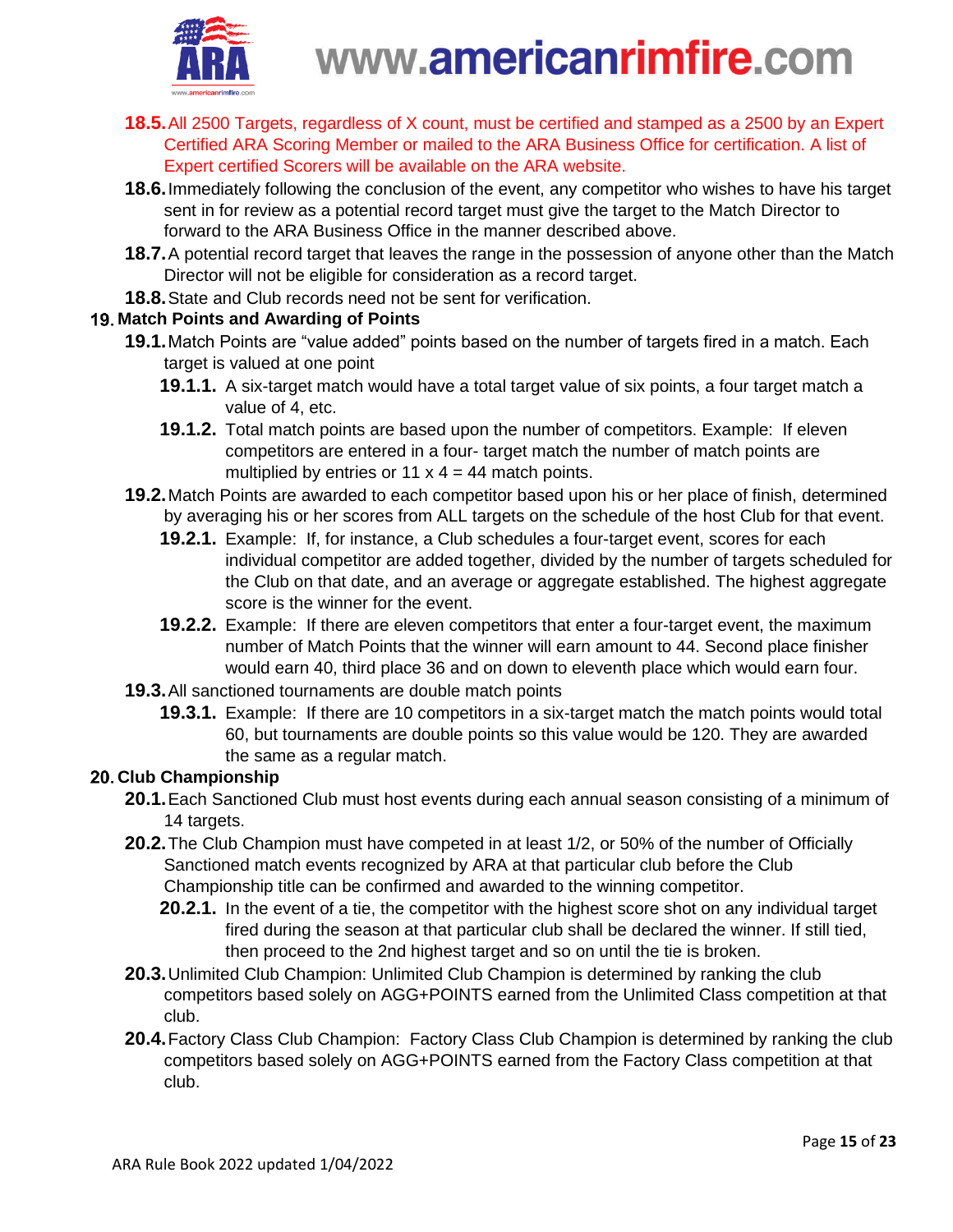

### <span id="page-15-0"></span>**Tournament Competition**

- **21.1.**ARA Clubs may host two Unlimited and two Factory class tournaments during a regulation season. The Unlimited and Factory Class Tournaments may be held as different events or as a combined event.
- **21.2.**Tournaments shall consist of six targets and be a one-day event.
- **21.3.**Each competitor is expected to complete ALL scheduled targets. A six-target event would contain score totals for six targets, divided by six to determine the aggregate.
- **21.4.**Should a competitor, for any reason, fail to complete ALL targets on the schedule, a zero must be included in his or her score for each unshot target and the total of all those scores divided by the total number of targets in the event to determine his or her Aggregate.
- In this example of a six-target Tournament, if a competitor completes targets one through five, but fails to complete target six, calculations for his or her Aggregate score might look like this:

Example:  $1850 + 1925 + 2125 + 1775 + 1660 + 0 = 9335$  points

9335 points divided by 6 targets = 1555.8333 Aggregate

**21.5.**Sanctioned tournaments will earn double Match Points and are included in the National A/Line and State calculations as well as the Club Championship for their respective Class.

### <span id="page-15-1"></span>**State and Area Championship Tournaments**

- **22.1.**Sanctioned ARA Clubs within any given state/area may host a State/Area Championship Tournament. Application must be made with the ARA Business Office for approval to host a State or Area Tournament.
- **22.2.**Only one State Tournament is allowed per state and one Area Tournament per area during a competitive season. This tournament may be held in addition to a Club's regularly scheduled tournaments, but each must be a separate event.
- **22.3.**State/Area Tournaments shall consist of six targets and be a one-day event.
- **22.4.**Sanctioned State Tournaments will earn double Match Points and are included in the National A/Line and State calculations as well as the Club Championship for their respective class.
- **22.5.**Sanctioned Area Tournaments will earn triple Match Points and are included in the National A/Line and State calculations as well as the Club Championship for their respective class.
- **22.6.**Areas will be defined from year to year by the ARA Business Office and will be mapped out on the official ARA Area Map.

### <span id="page-15-2"></span>**The National Championship Tournament**

- **23.1.**One Officially Sanctioned National Championship per class and per environment will be held each year and is referred to as the "ARA Nationals."
- **23.2.**The traditional date for the ARA Nationals for the Outdoor Unlimited Class is Labor Day weekend.
- **23.3.**The ARA Nationals for any class shall be a "stand alone" competition and the scores will not be counted towards the Club Championship, State Championship, A-Line, nor Aggregate Championship. The National Tournament Champion will be the winner whose aggregate score is higher than any other competitor.
- **23.4.**The format will consist of eight targets over a two-day period for Outdoor Competition and 6-8 targets over 1-2 days for an Indoor competition.
- **23.5.**The first relay on the first day shall become the last relay on the second day and vice-versa.
- **23.6.**Bids for the locations of these matches shall be made through the ARA Business Office at the beginning of each shooting season.
- **23.7.**Any club wishing to host the ARA Nationals at their range must be capable of handling a significant number of competitors comfortably.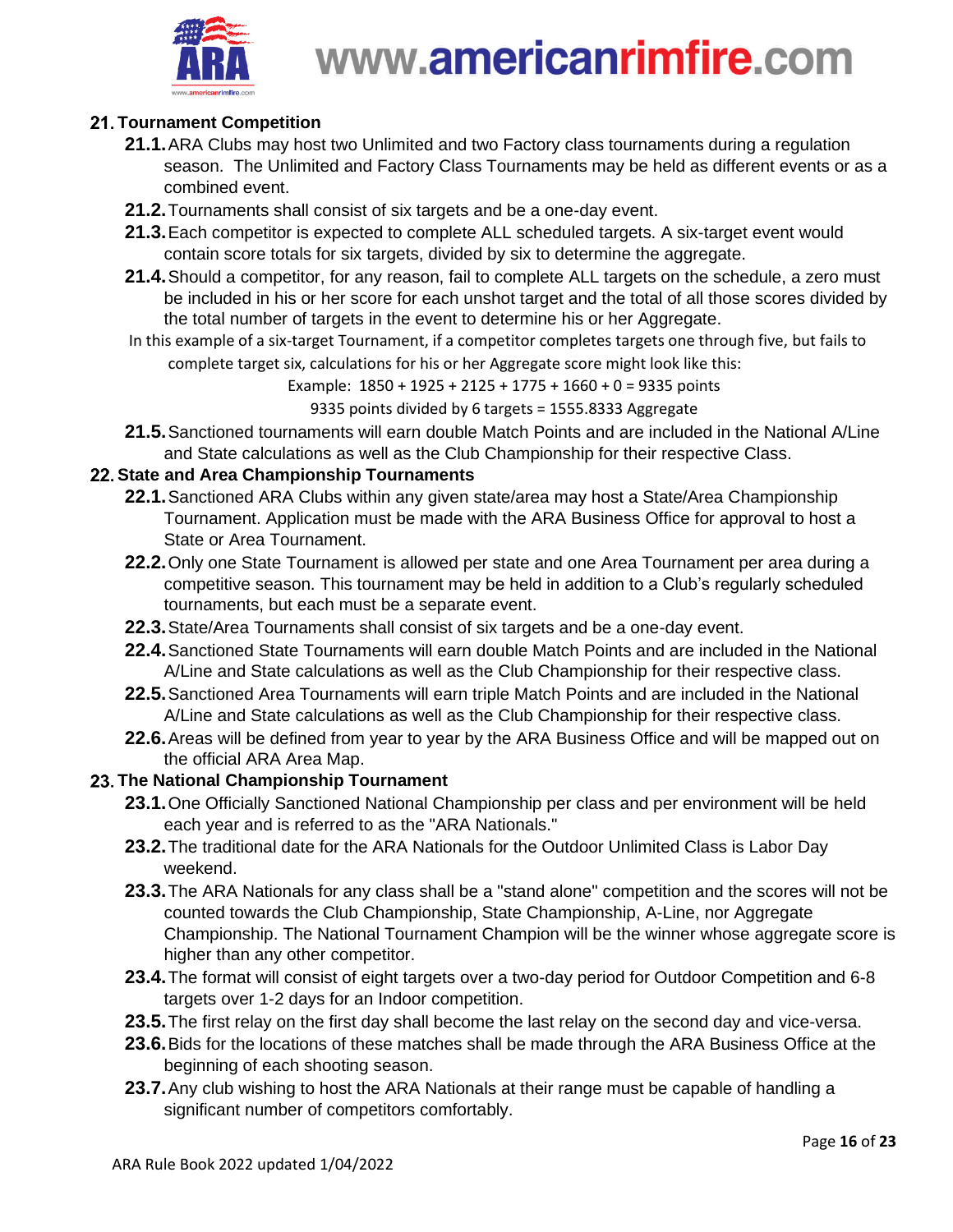

**23.8.**No Club or Tournament events shall be allowed to be scheduled or held on the Friday, Saturday, or Sunday of Labor Day Weekend.

### <span id="page-16-0"></span>**A/Line Calculations**

- **24.1.**The A/Line is the ARA method of ranking each competitor on a National basis for the Unlimited and for the Factory Classes. Each class will be kept independent from the other
	- The A/Line is computed using the following formula:
		- $A =$  number of points earned at match events.
		- B = points earned divided by the number of events entered.
		- $C =$  number of events in which you compete.
			- $D =$  the number of different ranges at which you compete.
			- $E =$  is the sum of  $A+B+C+D$ .
		- $F =$  is the square root of E.
		- $G =$  is your raw aggregate score.
		- $H = F$  multiplied by G.

The square root of H is the A/Line, carried out to four decimal places.

#### **National A/Line, Aggregate, and State Championships**

- <span id="page-16-1"></span>**25.1.**At the conclusion of each competitive season, the ARA National A/Line, ARA National Aggregate, & ARA State Champions will be recognized for each respective Class. The ARA National A/Line and State Champions for each class will have demonstrated their abilities to put together the highest total Agg/Points during an entire season of competition in their class.
	- **25.1.1.** To qualify for the Outdoor ARA National A/Line Championship and Aggregate Championship, a competitor must have completed at least 40 targets during the season in that particular class. This total may be comprised of any combination of Club events and Tournament events but must include at least two Tournaments.
	- **25.1.2.** To qualify for the Indoor ARA National A/Line Championship and Aggregate Championship, a competitor must have completed at least 20 targets during the season in that particular class. This total may be comprised of any combination of Club events and Tournament events but must include at least two Tournaments.
	- **25.1.3.** The annual National Championship Tournament scores will NOT be calculated in the National A/Line Rankings nor the National Aggregate rankings.
	- **25.1.4.** The Unlimited Class and Factory Class championships will be kept separate. Only scores earned from each respective class will be calculated toward any championship in said class. Unlimited class scores will not be calculated towards Factory class championships, and Factory class scores will not be calculated towards Unlimited class championships.
- **25.2.**At the conclusion of the ARA Outdoor Season, The ARA Outdoor Combined National A/Line and ARA Outdoor Combined National Aggregate Champions will be recognized.
	- **25.2.1.** To qualify for the ARA Outdoor Combined National A/Line Championship and Aggregate Championship, a competitor must have completed at least 20 Factory Targets and 20 Unlimited Targets. The total number of targets may be comprised of any combination of Club Events and Tournaments but must include at least one (1) Factory and one (1) Unlimited Tournament.
	- **25.2.2.** The annual National Championship Tournament scores will NOT be calculated in the Combined National A/Line or Aggregate Rankings.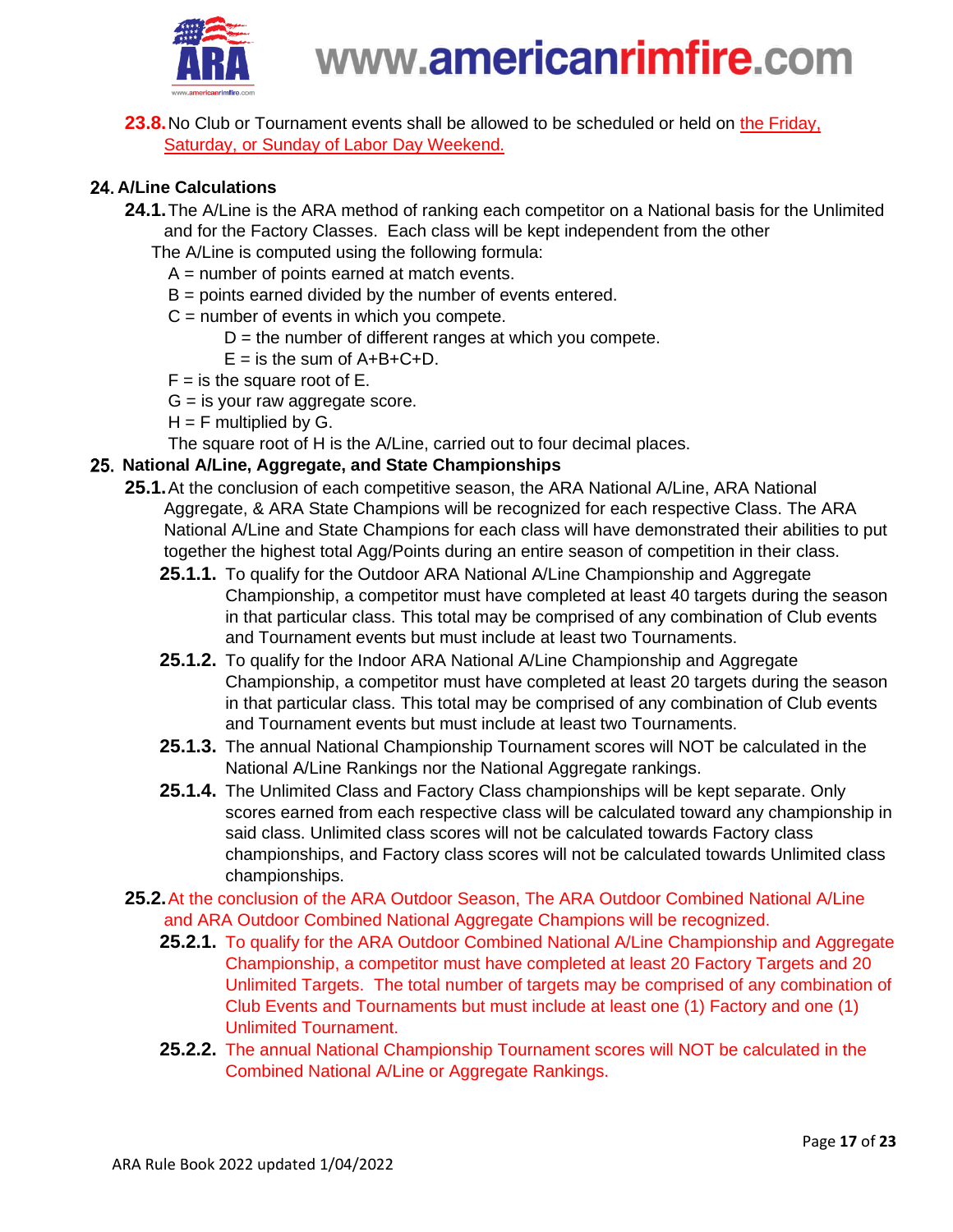

- **25.3.**A State Champion must have completed at least 20 targets in the state and in the class in which he or she seeks a championship title. If a state has less than 20 targets available at clubs within that state, the Champion must have completed at least 50% of the total scheduled targets available within that state in that class.
	- **25.3.1.** Unlimited State Champion is determined by ranking the state competitors based solely on AGG+POINTS earned from the Unlimited Class competition in that state.
	- **25.3.2.** Factory State Champion is determined by ranking the state competitors based solely on AGG+POINTS earned from the Factory Class competition in that state.

#### **Statistical Records**

- <span id="page-17-0"></span>**26.1.**ALL scores from sanctioned Club and Tournament events are maintained by ARA. The following records are recognized by ARA for each class:
	- National A/Line Ranking includes ALL competitors nationwide. Ranked by A/Line Formula. Outdoor and Indoor.
	- National Aggregate Ranking includes ALL competitors nationwide. Ranked by Aggregate only. Outdoor and Indoor.
	- Junior Ranking includes ALL Junior competitors nationwide. Ranked by AGG+POINTS.
	- State Ranking includes ALL competitors participating at ALL Clubs within each State. Ranked by AGG+POINTS for each state.
	- Club Ranking includes ALL competitors participating at each Club. Ranked by AGG+POINTS for each club.
	- The ARA Nationals Champion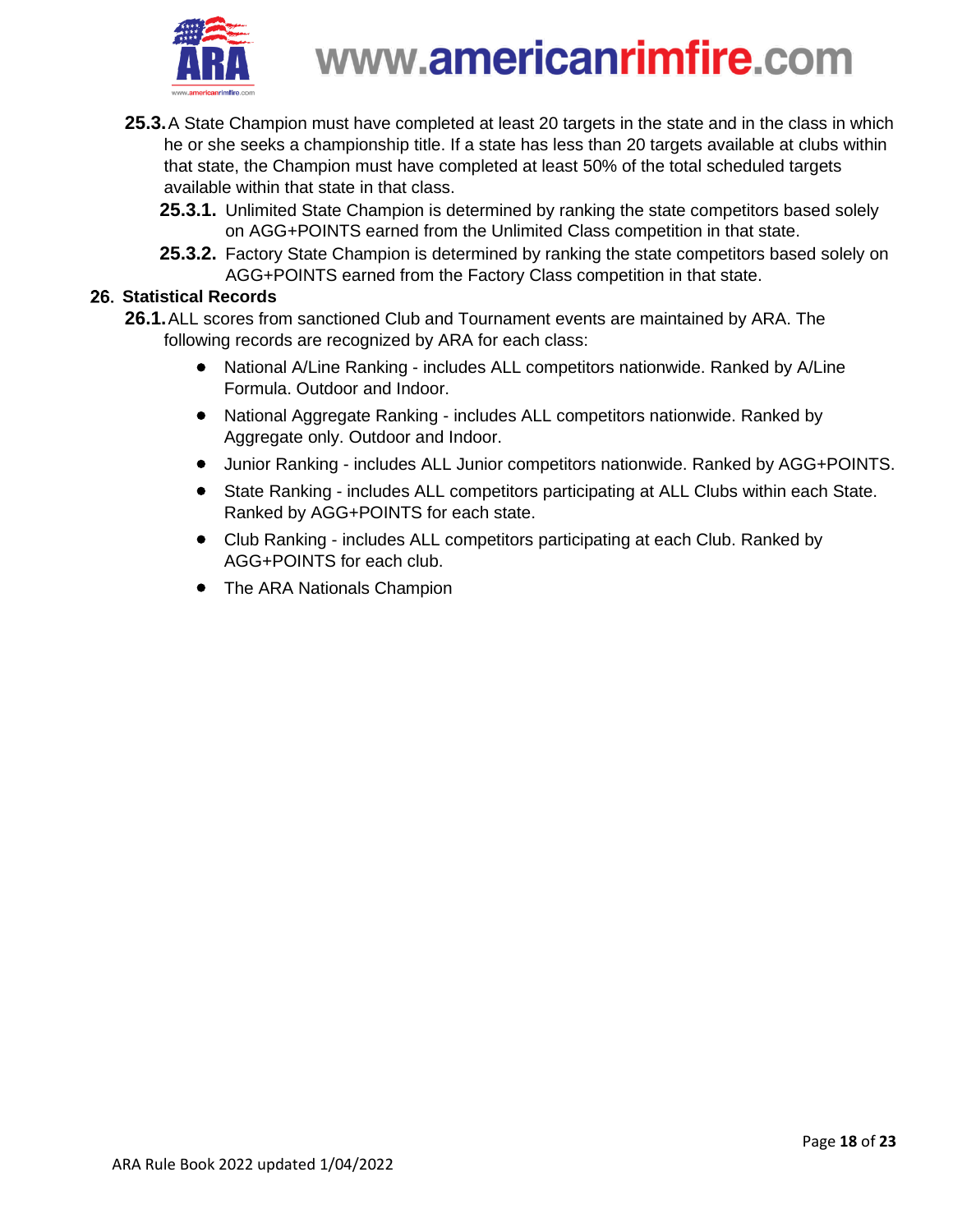

### 27. ARA Hall of Fame

- <span id="page-18-0"></span>**27.1.**Hall of Fame Points will be kept for each class of ARA, and each class of ARA will be separate.
- **27.2.**Entry into the ARA Hall of Fame for each class can be accomplished by earning points, based on the following set to requirements. Earning points is retroactive to the initial ARA 1998 season.

| <b>HOF Level of Achievement</b>                        | <b>Unlimited Class</b>             |                                                                                 | <b>Factory Class</b>            |  |  |
|--------------------------------------------------------|------------------------------------|---------------------------------------------------------------------------------|---------------------------------|--|--|
| <b>Medal of Honor</b>                                  | 100 points                         |                                                                                 | 1000                            |  |  |
| 80 points<br>Gold                                      |                                    |                                                                                 | 800                             |  |  |
| <b>Silver</b><br>60 points                             |                                    |                                                                                 | 600                             |  |  |
| <b>Bronze</b>                                          | 40 points                          |                                                                                 | 400                             |  |  |
| Honorary                                               | Upon death (Active<br>competitors) |                                                                                 | Upon death (Active competitors) |  |  |
| <b>Point System</b>                                    |                                    |                                                                                 |                                 |  |  |
| A/Line Championship                                    |                                    | 1st thru 10th place<br>10 points down to 1 point                                |                                 |  |  |
| Aggregate Championship                                 |                                    | 1st thru 10th place<br>10 points down to 1 point                                |                                 |  |  |
| <b>National Championship Tournament</b>                |                                    | 1st thru 10th place<br>10 points down to 1 point                                |                                 |  |  |
| Area Championship Tournament                           |                                    | 1 <sup>St</sup> Place thru 3 <sup>rd</sup> Place<br>receives 3 points down to 1 |                                 |  |  |
| <b>State Championship Tournament</b>                   |                                    | 1 <sup>St</sup> Place receives 1 point from 2011 forward                        |                                 |  |  |
| <b>Club Championship Tournament</b>                    |                                    | 1 <sup>St</sup> Place receives 1 point from 2011 forward                        |                                 |  |  |
| <b>State Championship</b>                              |                                    | 1st thru 3rd place<br>3 points down to 1 point                                  |                                 |  |  |
| Club Championship                                      |                                    | 1st place = 1 point                                                             |                                 |  |  |
| Record National Target, including ties                 |                                    | 5 points                                                                        |                                 |  |  |
| Record Annual National Raw Aggregate                   |                                    | 5 points                                                                        |                                 |  |  |
| Target score of 2400 or higher (non-record<br>targets) |                                    | 1 point                                                                         |                                 |  |  |
| Annual service as Club Match Director                  |                                    | 1 point per year                                                                |                                 |  |  |
| Attendance at National Championship                    |                                    | 1 point per year                                                                |                                 |  |  |
| Juniors (eligible and active participation)            |                                    | 1 point per year                                                                |                                 |  |  |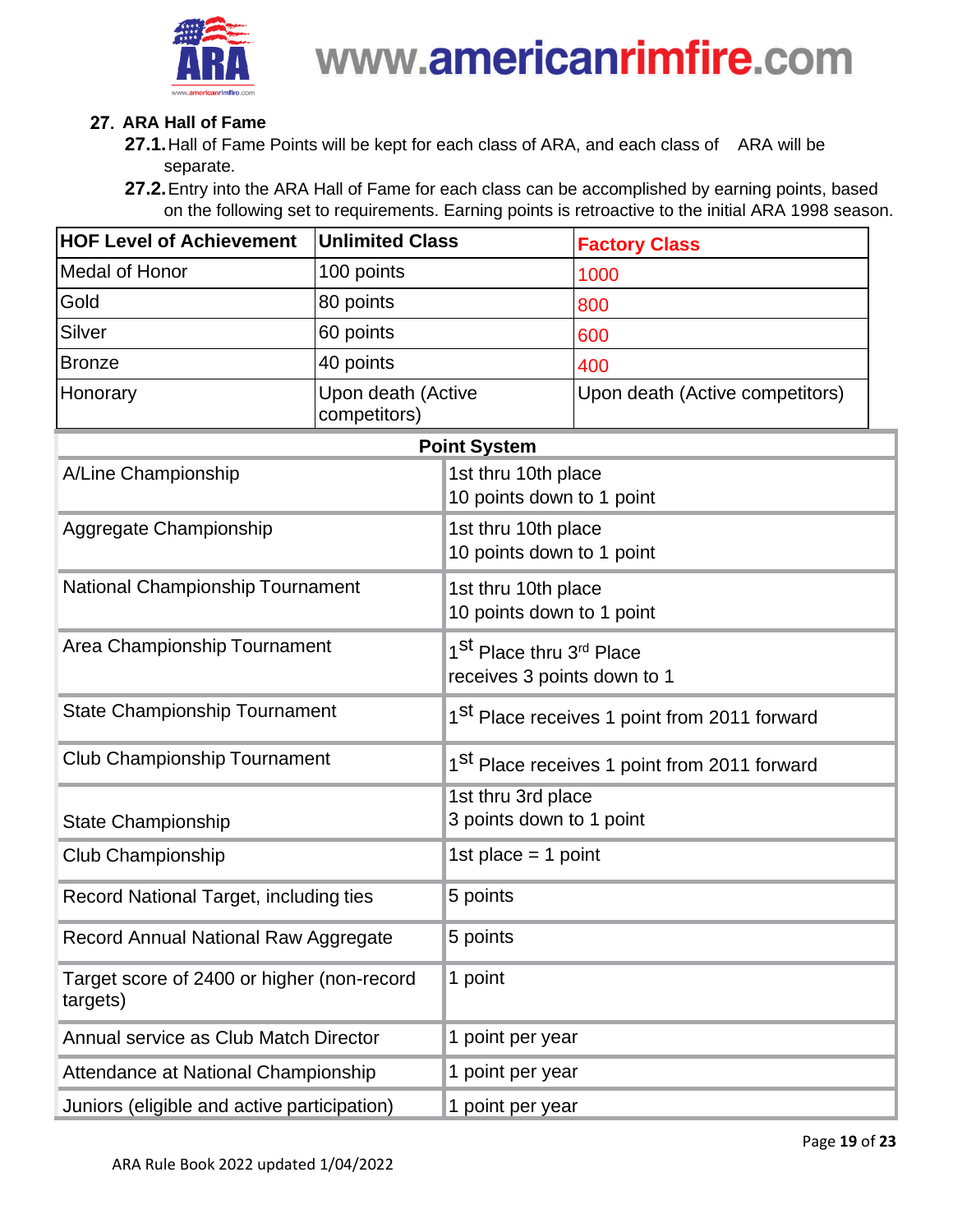

### **Emergency Situations**

- <span id="page-19-0"></span>**28.1.**In the event of an emergency, the Match Director shall call an Emergency Cease Fire by loudly announcing for all to hear, "EMERGENCY CEASE FIRE! All competitors remove the bolts from your rifles or insert an Open Bolt Indicator into your chamber, empty your rifle and magazines of cartridges, and step back from the bench."
	- **28.1.1.** If an emergency occurs which requires a cease-fire before the completion of the target or the allotted 20-minute firing period, the Match Director shall immediately stop the official timer.
- **28.2.**Upon resolution of the Emergency, all participants may then complete any incomplete portion of their target, after the Match Director again declares the "Resume firing" command, and starts the official timer, allowing it to run the remainder of the allotted twenty-minute regulation time, plus an additional two minutes.
- **28.3.**Any target frame that is blown down by extraordinary weather or wind conditions, as might be experienced during severe thunderstorm winds, shall be considered an Emergency Situation.
	- **28.3.1.** In such a case, it might be considered good judgment by the Match Director to temporarily halt the event. He may use his emergency powers by stopping the official timer and waiting, either for safer conditions to return, under which the event might be resumed, and/or to repair the fallen frame or frames.
	- **28.3.2.** No penalty shall be assessed any competitor under these circumstances.
- **28.4.**If an extremely dangerous weather situation occurs during an ARA Club event or Tournament, being of sufficient severity or duration that it may possibly endanger any participants at the event, yet prior to completion of the officially published number of targets, it may be necessary for the Match Director to suspend the event for reasons of safety.
	- **28.4.1.** If the severe weather situation is of a temporary nature, and sufficient time remains to complete the event following an improvement in the weather, the Match Director should make every attempt to do so. However, if the severe weather conditions persist, and the event must be cancelled prior to completion of the event in its entirety, then the following guidelines should be followed in order to calculate final standings of the Club event or Tournament.
	- **28.4.2.** Count only those targets that have been completed. Calculate all aggregates, as in any other event, but based solely on the number of targets completed, not the published number. However, if an event has two or more relays and Relay 1 has completed a complete set of targets more than Relay 2, the Match Director must omit the scores from Relay 1 and score the same number of targets for everyone.
	- **28.4.3.** Under these circumstances, no penalty shall be assessed any competitor for an event which is cancelled prior to its completion.

#### <span id="page-19-1"></span>29. Safety

- **29.1.**Safety is of utmost concern of all shooters.
- **29.2.**All safety rules of the club shall be followed at all times by all competitors
- **29.3.**Any competitor creating a safety hazard may be asked to leave the range at the Match Directors discretion.
- **29.4.**Any rifle not on the firing line must have the bolt removed or an Open Bolt Indicator must be inserted into the chamber of the rifle to indicate the rifle is safe.
- **29.5.**No person under the influence of alcohol shall be allowed on the firing line either as a competitor or as a visitor during the period that a match is in progress. No consumption of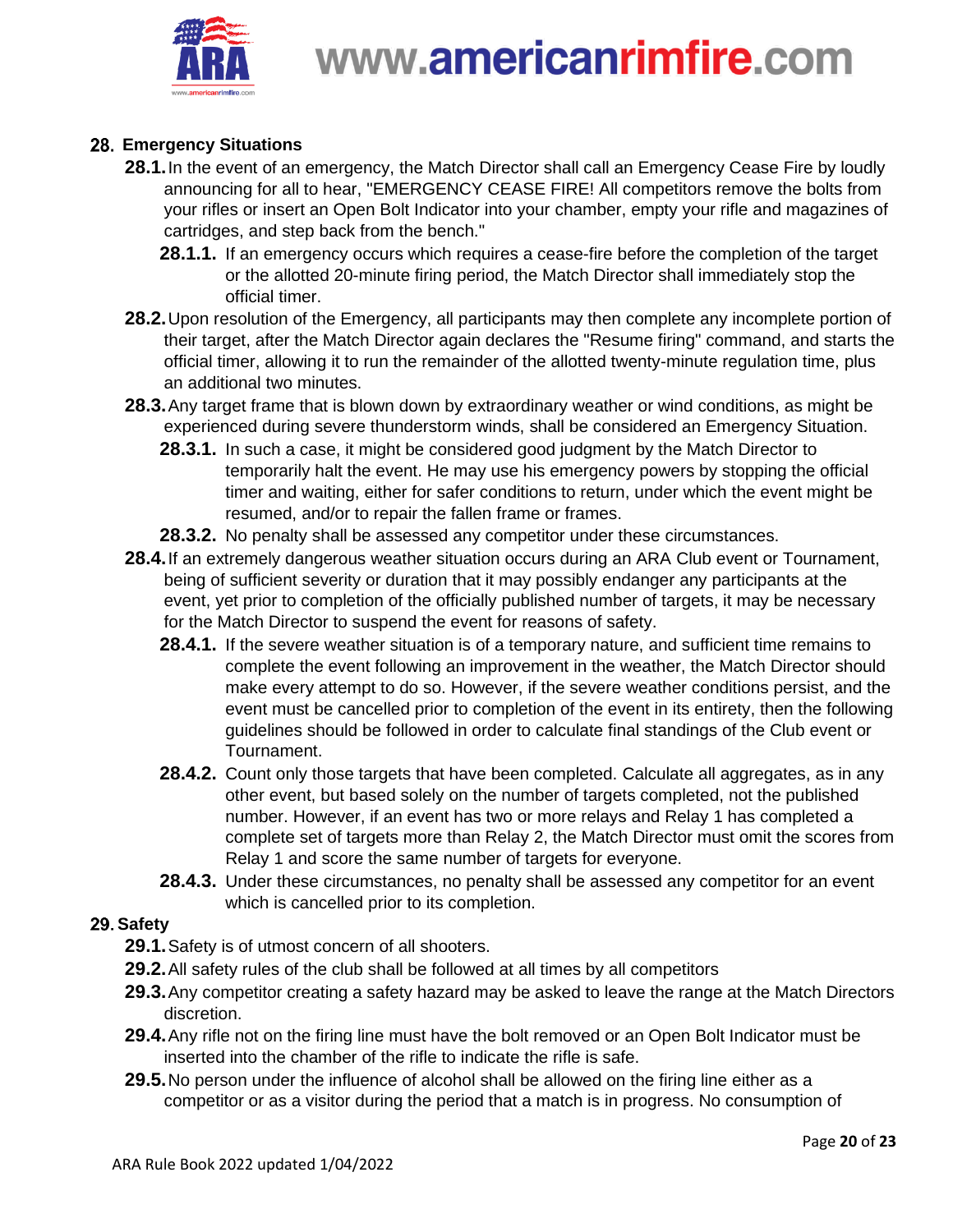

alcoholic beverages shall be allowed by any competitor until all shooting events have been completed for the day.

#### <span id="page-20-0"></span>**General**

- **30.1.**These Rules supersede all other previously issued Rules and shall be the governing Rules by which all Sanctioned ARA events are conducted.
- **30.2.**Anyone who disrupts the proceedings of an orderly match in progress shall not be allowed to continue shooting in any other matches on that day, and if deemed necessary by the Match Director, that person may be asked to leave the range.
	- **30.2.1.** In the opinion of the Match Director, and if considered serious enough in nature, the offender may be barred from further competitive events at that range for the remainder of the season.
	- **30.2.2.** If the offense is serious enough in nature, the match director may submit a complaint in writing to the ARA business office within 10 days of the incident requesting the offender be barred from competing in any ARA sanctioned events. The complaint will be investigated and considered by the President of the ARA, and a ruling will be made in a reasonable amount of time.
- **30.3.**Any individual or Sanctioned Club, which flagrantly breaks any of these published rules, will be subject to disqualification or the loss of their Club Sanction. Any person may submit a complaint in writing to the ARA business office within 10 days of the incident requesting an investigation into said incident. The complaint will be investigated and considered by the President of the ARA, and a ruling will be made in a reasonable amount of time.
- **30.4.**If a competitor observes a fellow competitor knowingly or unknowingly breaking a rule, it is the players obligation to tell the competitor they have violated a rule. If the violator does not selfreport; then, in order to protect the field, the person who observed the rule violation must report said violation to the match director.

**30.5.**The ARA website is the ONLY official source of ARA information. [www.AmericanRimfire.com](http://www.americanrimfire.com/)

Contact the ARA:

**American Rimfire Association** PO Bo 777 Winters, TX 79567

325-939-0154

**Support@AmericanRimfire.com**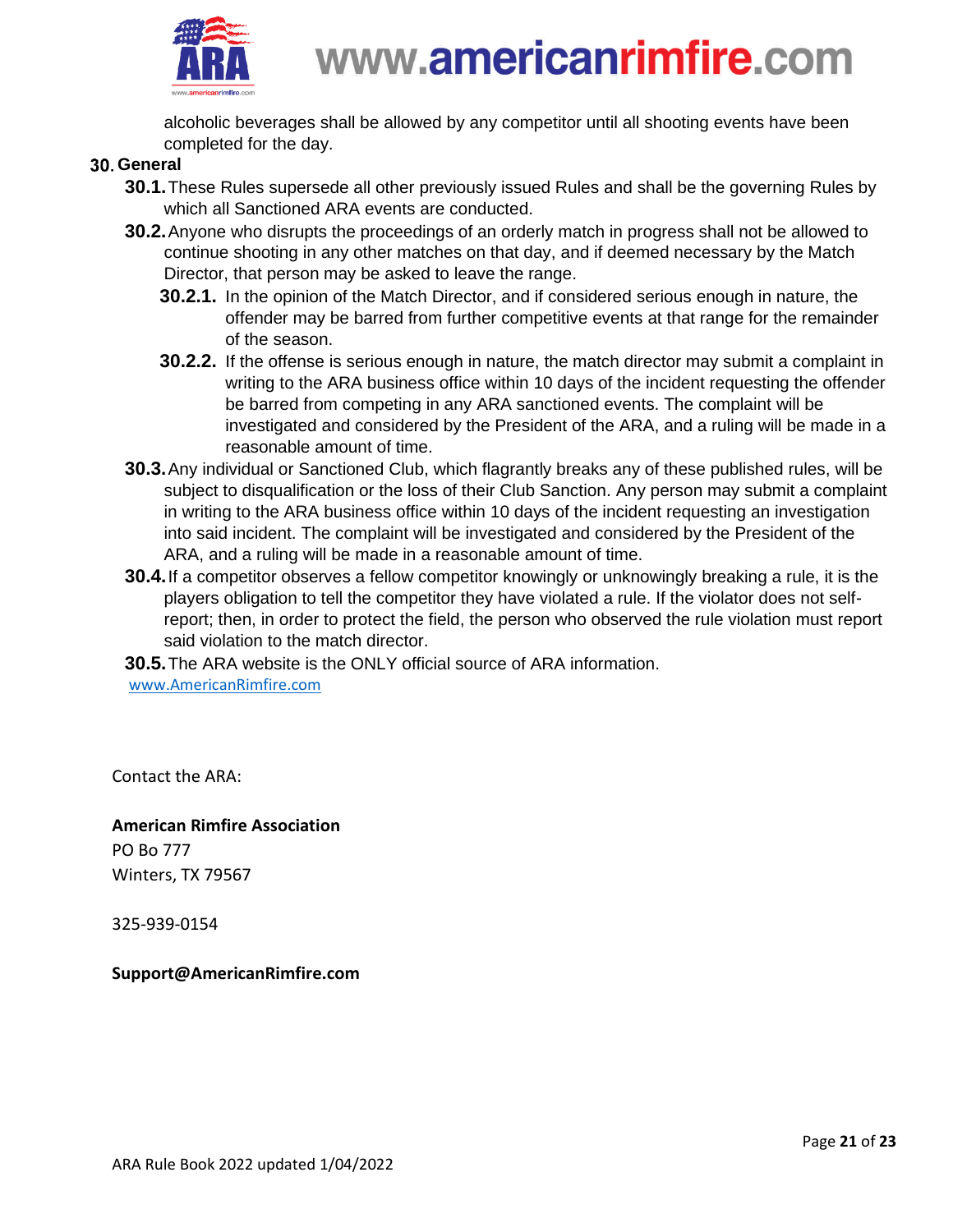

**ARA Area Map**

<span id="page-21-0"></span>